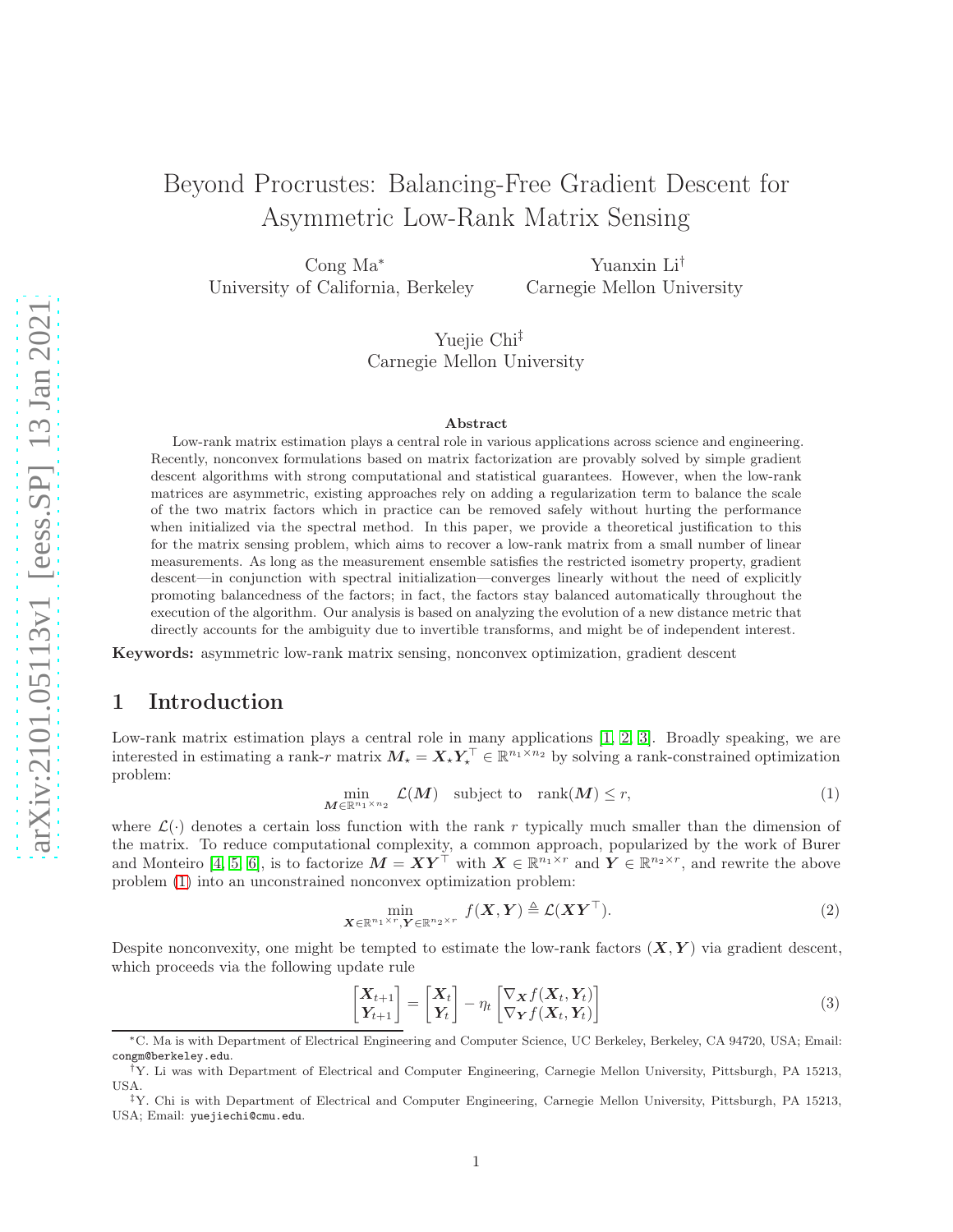

<span id="page-1-1"></span>Figure 1: The geometry for the scalar case  $f(x, y) = (xy - 1)^2$  and  $g(x, y) = (x^2 - y^2)^2/8$ . The regularized loss function is locally strongly convex while the unregularized one is nonconvex; in particular, the Hessian of the unregularized loss function is rank deficient on the ambiguity set  $xy = 1$  (colored in red).

from  $(X_0, Y_0)$  some proper initialization. Here,  $\eta_t$  is the step size,  $\nabla_X f$  and  $\nabla_Y f$  are the gradients of f w.r.t.  $X$  and  $Y$ , respectively.

Significant progress has been made recently in understanding the performance of gradient descent for nonconvex matrix estimation. Somewhat surprisingly, most of the existing guarantees are not directly applicable to the vanilla gradient descent rule [\(3\)](#page-0-1). One particular challenge is associated with the identifiability of the factors  $(X, Y)$ —they are indistinguishable as long as their product  $XY^{\top}$  is the same. What is worse, if the norms of the factors become highly unbalanced, gradient descent might diverge easily. Consequently, it becomes a routine procedure to insert a regularizer  $g(X, Y)$  that balances the two factors [\[7,](#page-16-5) [8,](#page-16-6) [9\]](#page-16-7):

<span id="page-1-0"></span>
$$
g(\mathbf{X}, \mathbf{Y}) \triangleq \lambda \|\mathbf{X}^{\top} \mathbf{X} - \mathbf{Y}^{\top} \mathbf{Y} \|_{\text{F}}^2,
$$
\n<sup>(4)</sup>

where  $\lambda > 0$  is some regularization parameter, and apply gradient descent to the regularized loss function instead:

<span id="page-1-2"></span>
$$
\min_{\mathbf{X} \in \mathbb{R}^{n_1 \times r}, \mathbf{Y} \in \mathbb{R}^{n_2 \times r}} f_{\text{reg}}(\mathbf{X}, \mathbf{Y}) \triangleq f(\mathbf{X}, \mathbf{Y}) + g(\mathbf{X}, \mathbf{Y}).
$$
\n(5)

For a variety of important problems such as low-rank matrix sensing and matrix completion, it has been established that gradient descent over the regularized loss function, when properly initialized, achieves compelling statistical and computational guarantees.

#### 1.1 Why balancing is needed in prior work?

Before we investigate the possibility of a balancing-free procedure (i.e. vanilla gradient descent as in [\(3\)](#page-0-1)), let us first explain using a heuristic argument why balancing is needed in the prior literature.

To handle the asymmetric factorization, it is common to stack the two factors into one augmented factor  $\boldsymbol{Z}_{\star}\triangleq$  $\left\lceil X_{\star}\right\rceil$  $Y_{\star}$  $\mathcal{E} \in \mathbb{R}^{(n_1+n_2)\times r}$  and then seek to estimate  $\mathbf{Z}_{\star}$  directly, by rewriting the loss function with respect to the lifted low-rank matrix:  $Z_{\star}Z_{\star}^{\top} =$  $\begin{bmatrix} X_\star X_\star^\top & X_\star Y_\star^\top \\ Y_\star X_\star^\top & Y_\star Y_\star^\top \end{bmatrix}$  $\Big] \in \mathbb{R}^{(n_1+n_2)\times(n_1+n_2)}$ . It is obvious that the loss

function originally with respect to the asymmetric matrix  $X_{\star} Y_{\star}^{\top}$  only constrains the off-diagonal blocks of  $Z_{\star}Z_{\star}^{\top}$  and not the diagonal ones; correspondingly, the loss function is not (restricted) strongly convex with respect to the augmented factor, unless we appropriately regularize the diagonal blocks. This gives rise to the adoption of the regularization term in [\(4\)](#page-1-0).

To develop more intuitions regarding why this regularization term [\(4\)](#page-1-0) may help analysis, consider a toy example of factorizing a rank-one matrix  $x_{\star}y_{\star}^{\top}$ , where  $f(x, y)$  and  $g(x, y)$  respectively are  $f(x, y)$  =  $||xy^\top - x_\star y_\star^\top||_F^2/2$  and  $g(x, y) = (||x||_2^2 - ||y||_2^2)^2/8$ . Figure [1](#page-1-1) illustrates the landscape of the unregularized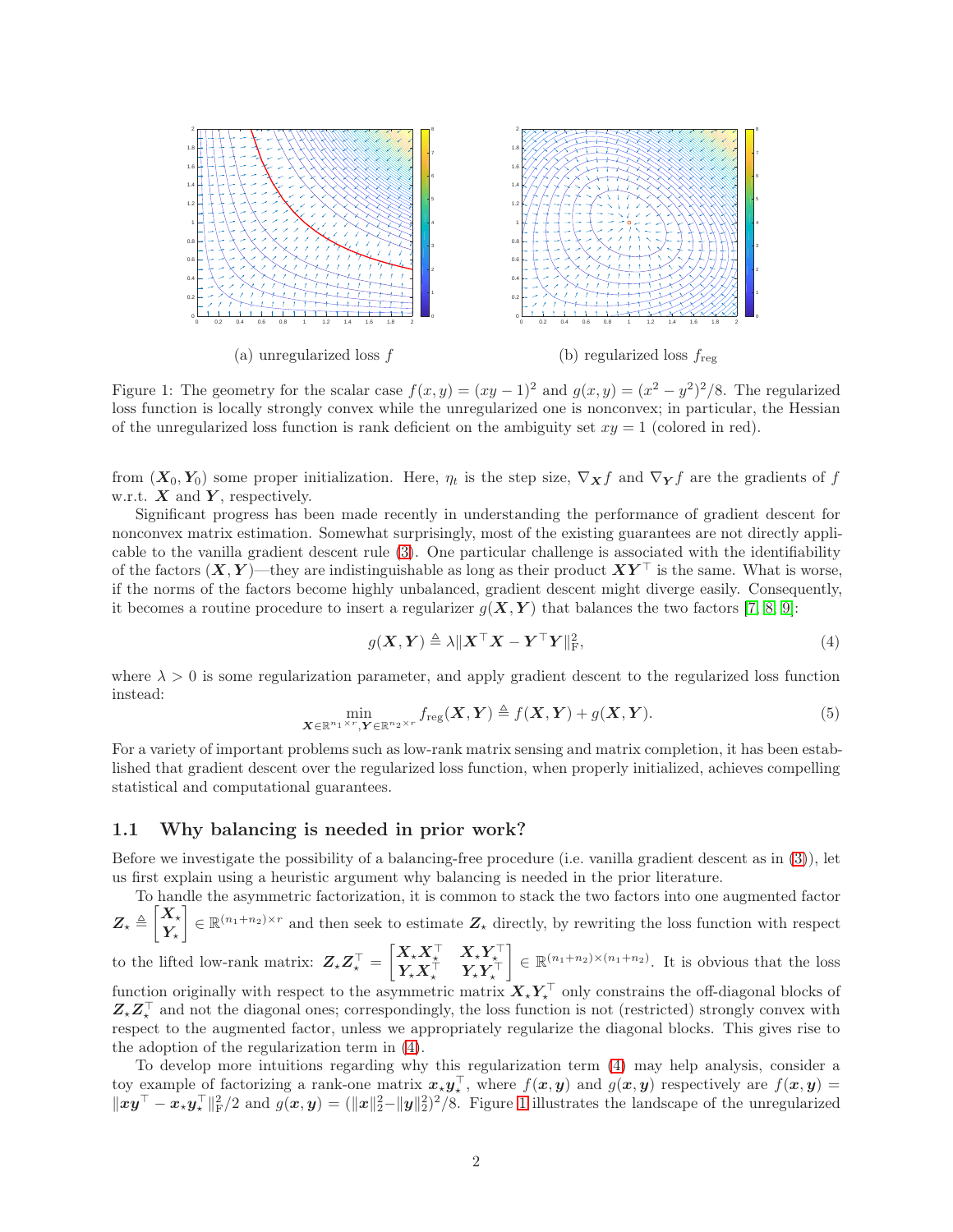

<span id="page-2-0"></span>Figure 2: The normalized reconstruction error  $||X_t Y_t^\top - M_\star||_F / ||M_\star||_F$  with respect to the iteration count, for completing a  $1000 \times 1000$  matrix of rank-10 when each entry is observed independently with probability  $p = 0.15$ . The balancing regularizer is set as  $g(X, Y) = \frac{1}{64} ||X^{\top}X - Y^{\top}Y||_F^2$  following the suggestion in  $|11|$ .

loss function  $f(x, y)$  and the regularized loss function  $f_{reg}(x, y)$ , respectively, when the arguments are scalarvalued, i.e.  $n_1 = n_2 = 1$ . One can clearly appreciate the value of the regularizer:  $f_{reg}(x, y)$  becomes strongly convex in the local neighborhood around the global optimum (1, 1). In contrast, the Hessian of the unregularized loss function  $f_{reg}(x, y)$  remains rank deficient along the ambiguity set  $\{(x, y) | xy = 1\}$ , making the analysis less tractable.

#### 1.2 This paper: balancing-free procedure?

The goal of this paper is to understand the effectiveness of vanilla gradient descent [\(3\)](#page-0-1) when initialized with balanced factors. Indeed, Figure [2](#page-2-0) plots the normalized error  $||X_tY_t^\top - M_\star||_F/||M_\star||_F$  for low-rank matrix completion, which aims to recover a low-rank matrix from a subset of its observations [\[10\]](#page-16-9), with respect to the iteration count, using either a regularized loss function or an unregularized loss function when initialized by the spectral method. The two sequences of iterates converge in almost exactly the same trajectory, suggesting that gradient descent over the unregularized loss function converges almost in the same manner as its regularized counterpart, and perhaps is more natural to use in practice since it eliminates the tuning of the regularization parameters.

This paper justifies formally that even without explicit balancing in asymmetric low-rank matrix sensing, gradient descent converges linearly towards the global optimum, as long as the initialization is (nearly) balanced and close to the optimum. As will be detailed later, our analysis is simple and built on a novel distance metric that directly accounts for the ambiguity due to invertible transformations—in contrast, the ambiguity set reduces to orthonormal transforms when the balancing regularization is present. Our key message is this:

As long as the factors are (nearly) balanced in a basin of attraction at the initialization, they will stay approximately balanced throughout the trajectory of gradient descent, and therefore no additional regularization is necessary.

### 1.3 Notation

We use boldface lowercase (resp. uppercase) letters to represent vectors (resp. matrices). We denote by  $\|\boldsymbol{x}\|_2$ the  $\ell_2$  norm of a vector x, and  $X^{\top}$ ,  $X^{-1}$ ,  $||X||$  and  $||X||_F$  the transpose, the inverse, the spectral norm and the Frobenius norm of a matrix X, respectively. Furthermore, we denote  $X^{-\top} = (X^{-1})^{\top} = (X^{\top})^{-1}$  for an invertible matrix X. The kth largest singular value of a matrix X is denoted by  $\sigma_k(X)$ . The inner product between two matrices X and Y is defined as  $\langle X, Y \rangle = \text{Tr} (Y^{\top} X)$ , where  $\text{Tr} (\cdot)$  denotes the trace operator. Denote by  $\mathcal{O}^{r \times r}$  the set of  $r \times r$  orthonormal matrices. In addition, we use c and C with different subscripts to represent positive numerical constants, whose values may change from line to line.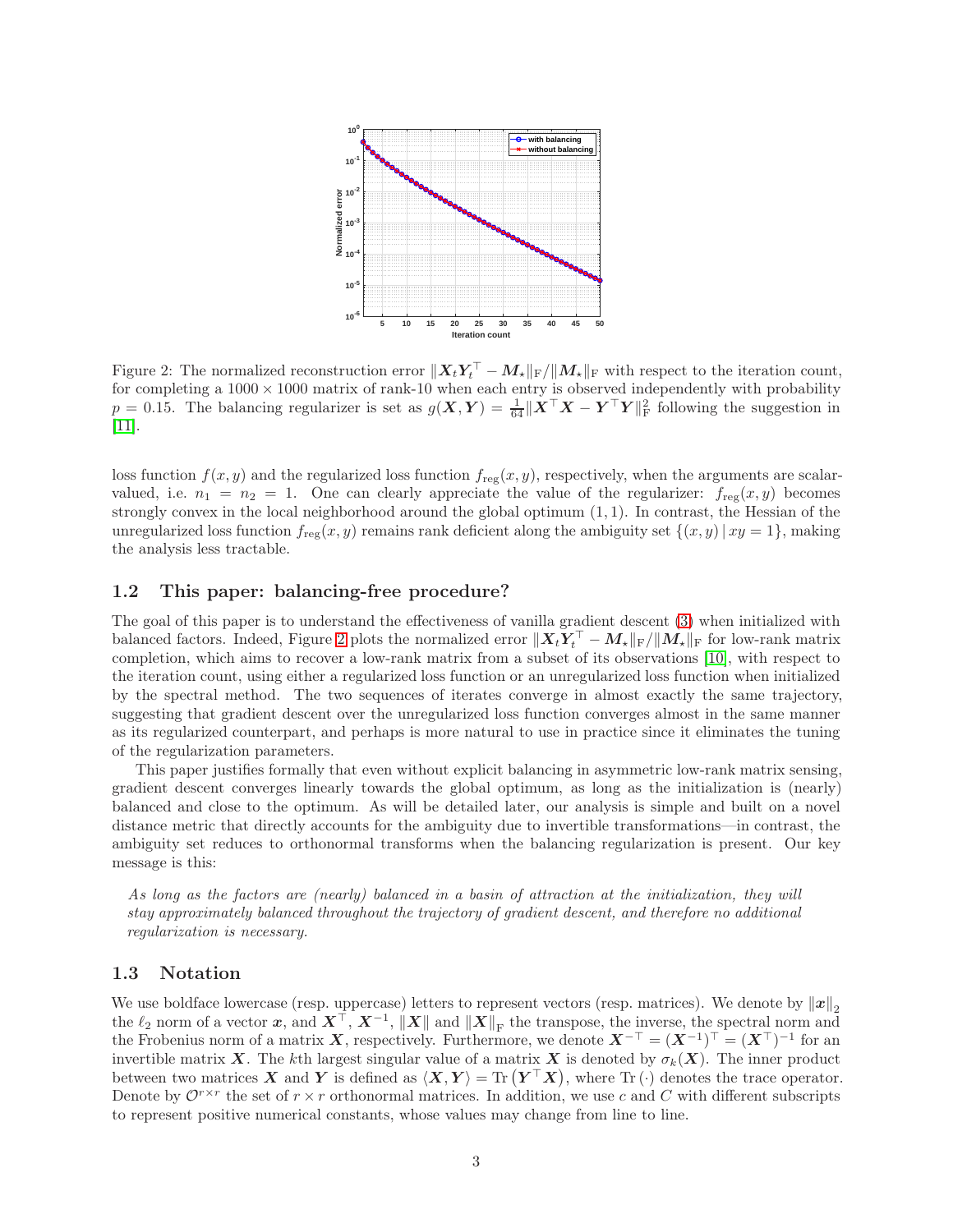### 2 Main Results

Let the object of interest  $M_{\star} \in \mathbb{R}^{n_1 \times n_2}$  be a rank-r matrix whose compact Singular Value Decomposition (SVD) is given by

$$
M_\star = U_\star \Sigma_\star V_\star^\top,
$$

where  $U_{\star} \in \mathbb{R}^{n_1 \times r}$ ,  $V_{\star} \in \mathbb{R}^{n_2 \times r}$  and  $\Sigma_{\star} \in \mathbb{R}^{r \times r}$  correspond to the left singular vectors, the right singular vectors and the singular values, respectively. Without loss of generality, we denote the ground truth factors as

$$
\boldsymbol{X}_{\star} \triangleq \boldsymbol{U}_{\star} \boldsymbol{\Sigma}_{\star}^{1/2}, \quad \text{and} \quad \boldsymbol{Y}_{\star} \triangleq \boldsymbol{V}_{\star} \boldsymbol{\Sigma}_{\star}^{1/2}.
$$

Let  $\sigma_{\max} \triangleq \sigma_1(M_{\star})$  (resp.  $\sigma_{\min} \triangleq \sigma_r(M_{\star})$ ) be the largest (resp. smallest) nonzero singular value of  $M_{\star}$ . The condition number of  $M_{\star}$  is therefore defined as  $\kappa \triangleq \sigma_{\max}/\sigma_{\min}$ .

Since the factors are identifiable up to invertible transforms, i.e.  $(X_{\star}P)(Y_{\star}P^{-\top})^{\top} = X_{\star}Y_{\star}^{\top}$  for any invertible matrix  $P \in \mathbb{R}^{r \times r}$ , it is natural to measure the distance between two pairs of factors  $Z =$  $\begin{bmatrix} X \end{bmatrix}$ Y 1 ∈  $\mathbb{R}^{(n_1+n_2)\times r}$  and  $\mathbf{Z}_{\star} = \begin{bmatrix} \mathbf{X}_{\star} \\ \mathbf{V} \end{bmatrix}$  $Y_{\star}$  $\mathbb{R}^{(n_1+n_2)\times r}$  $\mathbb{R}^{(n_1+n_2)\times r}$  $\mathbb{R}^{(n_1+n_2)\times r}$  via the following function:<sup>1</sup>

$$
\operatorname{dist}\left(\boldsymbol{Z},\boldsymbol{Z}_{\star}\right)=\min_{\substack{\boldsymbol{P}\in\mathbb{R}^{r\times r}\\ \text{invertible}}}\sqrt{\left\|\boldsymbol{X}\boldsymbol{P}-\boldsymbol{X}_{\star}\right\|_{\text{F}}^{2}+\left\|\boldsymbol{Y}\boldsymbol{P}^{-\top}-\boldsymbol{Y}_{\star}\right\|_{\text{F}}^{2}}.
$$

### 2.1 Low-rank matrix sensing

Low-rank matrix sensing refers to the problem of recovering a low-rank matrix (i.e.  $M_{\star}$ ) from a small number of linear measurements. Specifically, we are given a set of  $m$  measurements as follows

<span id="page-3-1"></span>
$$
y_i = \langle A_i, M_{\star} \rangle = \langle A_i, X_{\star} Y_{\star}^{\top} \rangle, \qquad i = 1, \cdots, m,
$$
 (7)

where  $A_i \in \mathbb{R}^{n_1 \times n_2}$  is the *i*th sensing matrix. For convenience, we define  $A: \mathbb{R}^{n_1 \times n_2} \to \mathbb{R}^m$  as an affine transformation from  $\mathbb{R}^{n_1 \times n_2}$  to  $\mathbb{R}^m$ , such that  $\mathcal{A}(M) = {\langle A_i, M \rangle}_{1 \leq i \leq m}$ . Consequently, one can compactly write [\(7\)](#page-3-1) as  $y = A(M_\star)$ . The adjoint operator  $A^* : \mathbb{R}^m \to \mathbb{R}^{n_1 \times n_2}$  is defined as  $A^*(y) = \sum_{i=1}^m y_i A_i$ .

To recover the low-rank matrix, a natural choice is to minimize the least-squares loss function

<span id="page-3-2"></span>
$$
f(\boldsymbol{X}, \boldsymbol{Y}) \triangleq \frac{1}{2} ||\boldsymbol{y} - \mathcal{A}(\boldsymbol{X}\boldsymbol{Y}^{\top})||_2^2.
$$
 (8)

Algorithm [1](#page-4-0) describes the gradient descent algorithm initialized by the spectral method [\[12\]](#page-16-10) for minimizing [\(8\)](#page-3-2). Compared to the Procrustes Flow (PF) algorithm in [\[7\]](#page-16-5), which minimizes the regularized loss function in [\(5\)](#page-1-2), the new algorithm does not include the balancing regularizer  $g(X, Y)$ .

#### 2.2 Theoretical guarantee for local linear convergence

To understand the performance of Algorithm [1,](#page-4-0) we adopt a standard assumption on the sensing operator A, namely the Restricted Isometry Property (RIP).

**Definition 1** (RIP). The operator  $\mathcal{A}(\cdot)$  is said to satisfy the rank-r RIP with a constant  $\delta_r \in [0,1)$ , if

$$
(1 - \delta_r) \left\| \boldsymbol{M} \right\|_{\mathrm{F}}^2 \leq \left\| \mathcal{A}(\boldsymbol{M}) \right\|_2^2 \leq (1 + \delta_r) \left\| \boldsymbol{M} \right\|_{\mathrm{F}}^2
$$

holds for all matrices  $M \in \mathbb{R}^{n_1 \times n_2}$  of rank at most r.

It is well-known that many measurement ensembles satisfy the RIP property [\[13\]](#page-16-11). For example, under the Gaussian design where the entries of  $A_i$ 's are composed of i.i.d. Gaussian entries  $\mathcal{N}(0, 1/m)$ , the RIP is satisfied as long as m is on the order of  $(n_1 + n_2)r/\delta_r^2$ .

Armed with the RIP, we have the following theoretical guarantee for the local convergence of Algorithm [1.](#page-4-0)

<span id="page-3-0"></span><sup>&</sup>lt;sup>1</sup>More rigorously, we should write inf instead of min in the definition of dist( $\cdot, \cdot$ ). However, as we will soon see, in the cases we care about, the minimum can always be achieved by some invertible matrix  $P$ .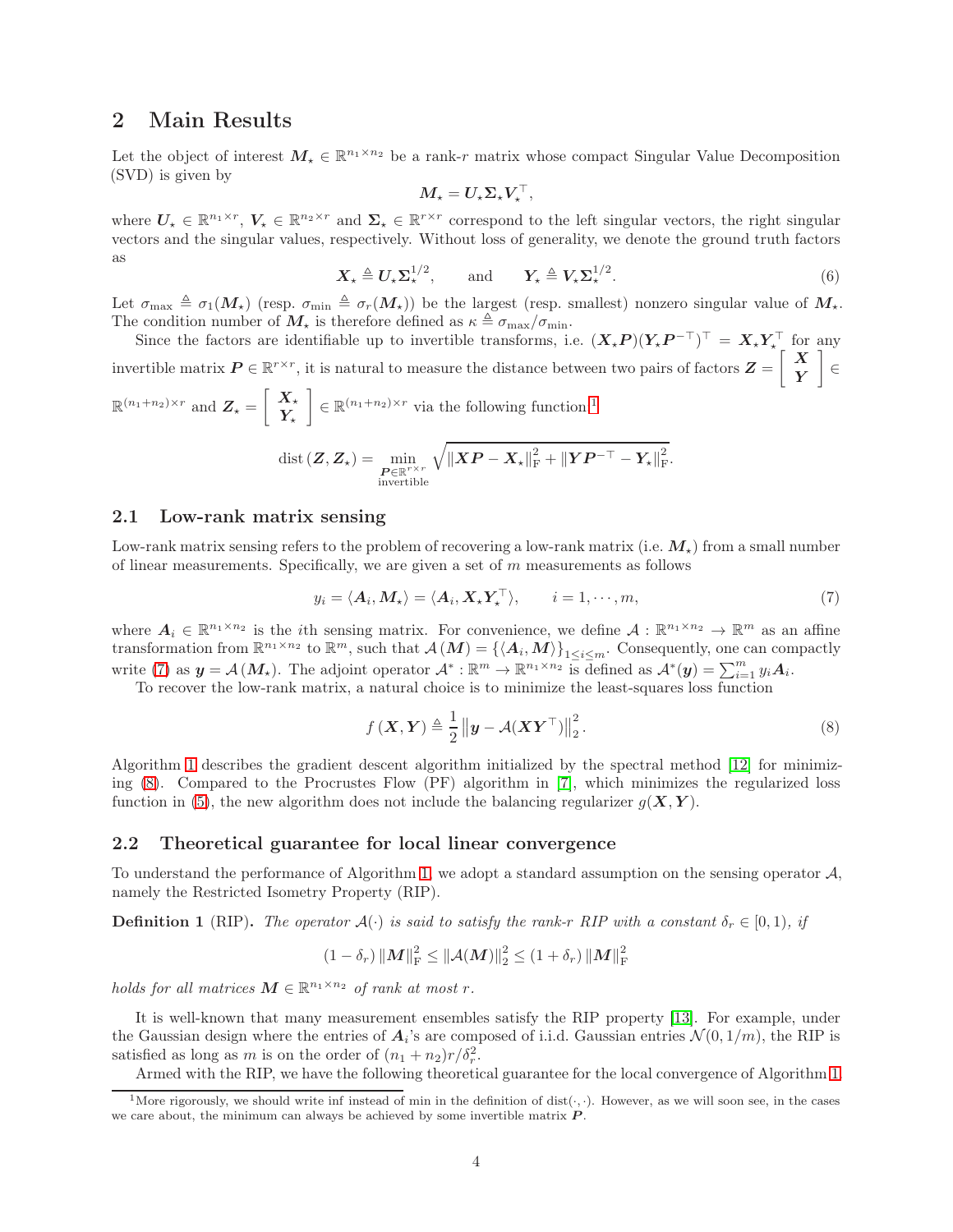#### <span id="page-4-0"></span>Algorithm 1 Gradient Descent with Spectral Initialization (unregularized Procrustes Flow)

**Input:** Measurements  $y = {y_i}_{1 \leq i \leq m}$ , and sensing matrices  ${A_i}_{1 \leq i \leq m}$ . **Parameters:** Step size  $\eta_t$ , rank  $\overline{r}$ , and number of iterations T. **Initialization:** Initialize  $X_0 = U \Sigma^{1/2}$  and  $Y_0 = V \Sigma^{1/2}$ , where  $U \Sigma V^{\top}$  is the rank-r SVD of the surrogate matrix  $\boldsymbol{K} = \frac{1}{m} \mathcal{A}^*(\boldsymbol{y}) = \frac{1}{m} \sum_{i=1}^m y_i \boldsymbol{A}_i.$ **Gradient loop:** For  $t = 0, 1, \dots, T-1$ , do

<span id="page-4-1"></span>
$$
\boldsymbol{X}_{t+1} = \boldsymbol{X}_t - \frac{\eta_t}{\|\boldsymbol{Y}_0\|^2} \cdot \left[ \sum_{i=1}^m \left( \langle \boldsymbol{A}_i, \boldsymbol{X}_t \boldsymbol{Y}_t^\top \rangle - y_i \right) \boldsymbol{A}_i \boldsymbol{Y}_t \right];\tag{9a}
$$

$$
\boldsymbol{Y}_{t+1} = \boldsymbol{Y}_t - \frac{\eta_t}{\left\| \boldsymbol{X}_0 \right\|^2} \cdot \left[ \sum_{i=1}^m \left( \langle \boldsymbol{A}_i, \boldsymbol{X}_t \boldsymbol{Y}_t^\top \rangle - y_i \right) \boldsymbol{A}_i^\top \boldsymbol{X}_t \right]. \tag{9b}
$$

#### **Output:**  $X_T$  and  $Y_T$ .

<span id="page-4-2"></span>**Theorem 1.** Suppose that  $A(\cdot)$  satisfies the RIP with  $\delta_{2r} \leq c$  for some sufficiently small constant c. Let  $\bm{Z}_0 \triangleq$  $\begin{bmatrix} X_0 \end{bmatrix}$  $\boldsymbol{Y_0}$ 1 be any initialization point that satisfies

<span id="page-4-3"></span>
$$
\min_{\mathbf{R}\in\mathcal{O}^{r\times r}}\|\mathbf{Z}_0\mathbf{R}-\mathbf{Z}_\star\|_{\mathrm{F}} \le c_0 \frac{1}{\kappa^{3/2}} \sigma_{\min}^{1/2},\tag{10}
$$

for some small enough constant  $c_0 > 0$ . Then there exist some constant  $c_1 > 0$  such that at as long as  $\eta_t = \eta = c_1$ , the iterates of unregularized gradient descent (cf. [\(9\)](#page-4-1)) satisfy

$$
\operatorname{dist}(\boldsymbol{Z}_t, \boldsymbol{Z}_\star) \leq \left(1 - \frac{\eta}{50\kappa}\right)^t \operatorname{dist}(\boldsymbol{Z}_0, \boldsymbol{Z}_\star).
$$

In words, Theorem [1](#page-4-2) reveals that if the initialization  $Z_0$  lands in a basin of attraction given by [\(10\)](#page-4-3), then Algorithm [1](#page-4-0) converges linearly with a constant step size. To reach  $\epsilon$ -accuracy, i.e. dist  $(Z_t, Z_\star) \leq \epsilon$ , it takes an order of  $\kappa \log(1/\epsilon)$  iterations, which is order-wise equivalent to the regularized PF algorithm proposed in [\[7\]](#page-16-5). Comparing to [7], which requires  $\delta_{6r} \leq c$ , Theorem [1](#page-4-2) only requires a weaker assumption  $\delta_{2r} \leq c$ . However, the basin of attraction allowed by Theorem [1](#page-4-2) is smaller than that in [\[7\]](#page-16-5), which is specified by  $\min_{\mathbf{R}\in\mathcal{O}^{r\times r}}\|\mathbf{Z}_0\mathbf{R}-\mathbf{Z}_\star\|_{\text{F}}\leq c_0\sigma_{\min}^{1/2}$ . Compared with prior work that relies on local strong convexity to establish linear convergence, our result suggests the benign behavior of gradient descent even in the absence of local strong convexity.

#### 2.3 Achieving global convergence with a proper initialization

We are still in need of finding a good initialization that obeys [\(10\)](#page-4-3). In general, one could initialize with the balanced factors of the output of projected gradient descent (over the low-rank matrix), i.e.

$$
\boldsymbol{M}_{\tau+1} = \mathcal{P}_r\left(\boldsymbol{M}_{\tau} - \frac{1}{m}\sum_{i=1}^m\left(\langle \boldsymbol{A}_i,\boldsymbol{M}_{\tau}\rangle - y_i\right)\boldsymbol{A}_i\right),
$$

where  $\mathcal{P}_r(\cdot)$  is the Euclidean projection operator to the set of rank-r matrices. The spectral initialization specified in Algorithm [1](#page-4-0) can be regarded as the output at the first iteration, initialized at zero  $M_0 = 0$ . Based on [\[14,](#page-16-12) [7\]](#page-16-5), the balanced factorization of  $M_{\tau}$ , denoted by  $Z_{\tau}$ , satisfy

<span id="page-4-4"></span>
$$
\min_{\boldsymbol{R}\in\mathcal{O}^{r\times r}} \|\widetilde{\boldsymbol{Z}}_{\tau}\boldsymbol{R} - \boldsymbol{Z}_{\star}\|_{\mathrm{F}} \leq c_2 (2\delta_{4r})^{\tau} \frac{\|\boldsymbol{M}_{\star}\|_{\mathrm{F}}}{\sigma_{\min}^{1/2}} \tag{11}
$$

for some constant  $c_2$ . Thus, to achieve the required initialization condition [\(10\)](#page-4-3) using the spectral method specified in Algorithm [1](#page-4-0) (which corresponds to setting  $Z_0 = Z_1$  with  $\tau = 1$  in [\(11\)](#page-4-4)), we need

$$
\delta_{4r} \le c_2 \frac{1}{\kappa^{3/2}} \cdot \frac{\sigma_{\min}}{\|M_{\star}\|_{\mathrm{F}}}.
$$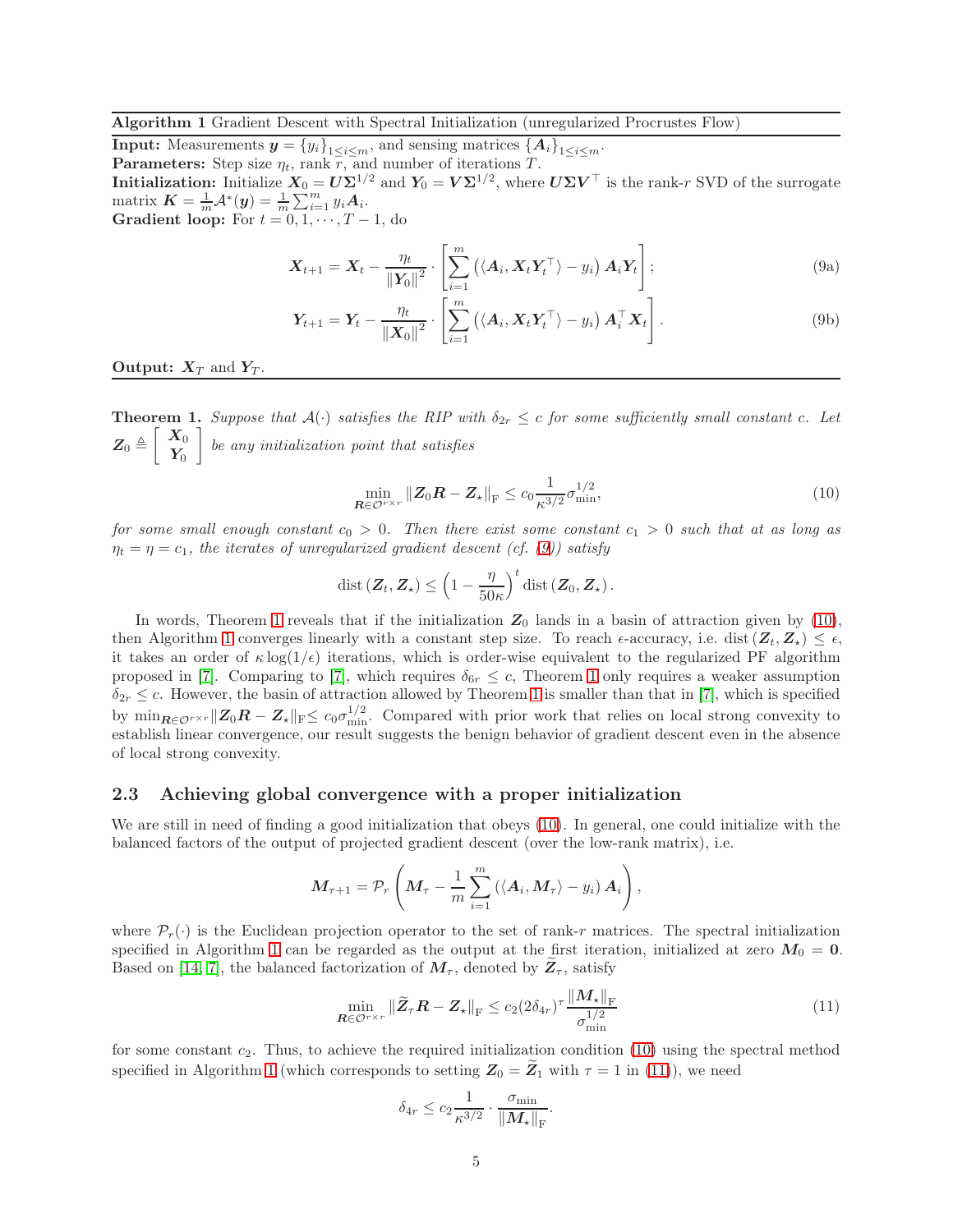In particular, under Gaussian design, where each measurement matrix  $A_i$  has i.i.d.  $\mathcal{N}(0, 1/m)$  entries, a total of  $m \gtrsim nr\kappa^3 ||\mathbf{M}_{\star}||^2_F/\sigma_{\min}^2$  measurements suffice for the above requirement on  $\delta_{4r}$ . This is worse by a factor of  $\kappa^3$  compared with the sample complexity guarantee in [\[7\]](#page-16-5) with the balancing regularizer, which is due to the restriction on the basin of attraction, as we have remarked earlier. Improving the dependence on  $\kappa$  is an interesting future direction.

In order to alleviate the dependency on the condition number  $\kappa$ , we can allow a few iterations of [\(11\)](#page-4-4) and set the initialization as  $Z_0 = \bar{Z}_\tau$ , a procedure suggested by [\[7\]](#page-16-5). The advantage of this hybrid procedure is that the switch to factored gradient descent allows a smaller per-iteration memory and computation complexity after the iterates of projected gradient descent enter the basin of attraction. Consequently, the algorithm is still guaranteed to succeed when  $\delta_{4r} \leq \delta_c$  for a sufficiently small constant  $\delta_c$  (which implies a near-optimal sample complexity of  $m \gtrsim nr$  under Gaussian design), by running at least

$$
\tau \geq c_1 \log \left( \kappa^{3/2} \frac{\|\mathcal{\bm{M}}_{\star}\|_{\text{F}}}{\sigma_{\min}} \right) / \log \left( \delta_c^{-1} \right)
$$

iterations of projected gradient descent for initialization, which order-wise matches the requirement in [\[7\]](#page-16-5).

### 3 Related Work

Low-rank matrix estimation has been extensively studied in recent years [\[2,](#page-16-0) [3\]](#page-16-1), due to its broad applicability in collaborative filtering, imaging science, and machine learning, to name a few. Convex relaxation approaches based on nuclear norm minimization are among the first set of algorithms with near-optimal statistical guarantees, e. g. [\[1,](#page-15-0) [15,](#page-16-13) [16,](#page-16-14) [17,](#page-16-15) [18,](#page-16-16) [19,](#page-16-17) [20,](#page-16-18) [13,](#page-16-11) [21\]](#page-16-19), however, their computational costs are often prohibitive in practice.

To cope with the computational challenges, a popular approach in practice is to invoke low-rank matrix factorization and then apply first-order methods such as gradient descent directly over the factors to recover the underlying low-rank structure. This approach is demonstrated to possess near-optimal statistical and computational guarantees in a variety of low-rank matrix recovery problems, including but not limited to [\[7,](#page-16-5) [22,](#page-17-0) [23,](#page-17-1) [24,](#page-17-2) [25,](#page-17-3) [26,](#page-17-4) [27,](#page-17-5) [28,](#page-17-6) [29,](#page-17-7) [30\]](#page-17-8). The readers are referred to the recent overview [\[31\]](#page-17-9) for additional references.

To the best of our knowledge, the balancing regularization term [\(4\)](#page-1-0) was first introduced in [\[7\]](#page-16-5) to deal with asymmetric matrix factorization, and has become a standard approach to deal with asymmetric lowrank matrix estimation [\[8,](#page-16-6) [9,](#page-16-7) [11,](#page-16-8) [32,](#page-17-10) [33,](#page-17-11) [34\]](#page-17-12). A major benefit of adding the regularization term is to reduce the ambiguity set from invertible transforms to orthonormal transforms. For the special rank-one matrix recovery problem, there are some evidence in the prior literature that a balancing regularization is not needed, for example, Ma et al. [\[26\]](#page-17-4) established that vanilla gradient descent works for blind deconvolution at a near-optimal sample complexity with spectral initialization. In [\[35\]](#page-17-13), the trajectory of gradient descent is studied for asymmetric matrix factorization with an infinitesimal and diminishing step size; in contrast, we consider the case when the step size is constant for low-rank matrix estimation with incomplete observations. Finally, very recently, [\[36\]](#page-17-14) also studied low-rank matrix sensing using a nonsmooth formulation without the balancing regularization via subgradient descent.

Complementary to the algorithmic analysis, we remark that a similar regularization term [\(4\)](#page-1-0) is also adopted when analyzing the optimization landscape of low-rank matrix estimation, e.g. [\[37,](#page-17-15) [38,](#page-17-16) [39,](#page-17-17) [40,](#page-18-0) [41\]](#page-18-1). It is worth mentioning that when converting a nuclear-norm regularized problem into a nonconvex formulation, [\[42\]](#page-18-2) demonstrated that the nonconvex problem has benign geometry without adding the balancing regularization, since the nuclear norm regularization induces a term  $\frac{1}{2}$  $\frac{1}{2}(\|\boldsymbol{X}\|_{\text{F}}^2 + \|\boldsymbol{Y}\|_{\text{F}}^2)$  which ensures both

factors have similar sizes. Very recently, [\[43\]](#page-18-3) showed that the balancing regularizer is unnecessary from the landscape analysis perspective.

After the initial version of the current paper, several other works have further examined the balancingfree low-rank matrix optimization problem. In particular, Tian, Ma and Chi developed a scaled gradient descent algorithm [\[44\]](#page-18-4) that achieves a faster convergence rate independent of the condition number  $\kappa$  without imposing the balancing regularization for a variety of low-rank matrix estimation problems, which are further extended in [\[45\]](#page-18-5) to achieve robustness to adversarial outliers.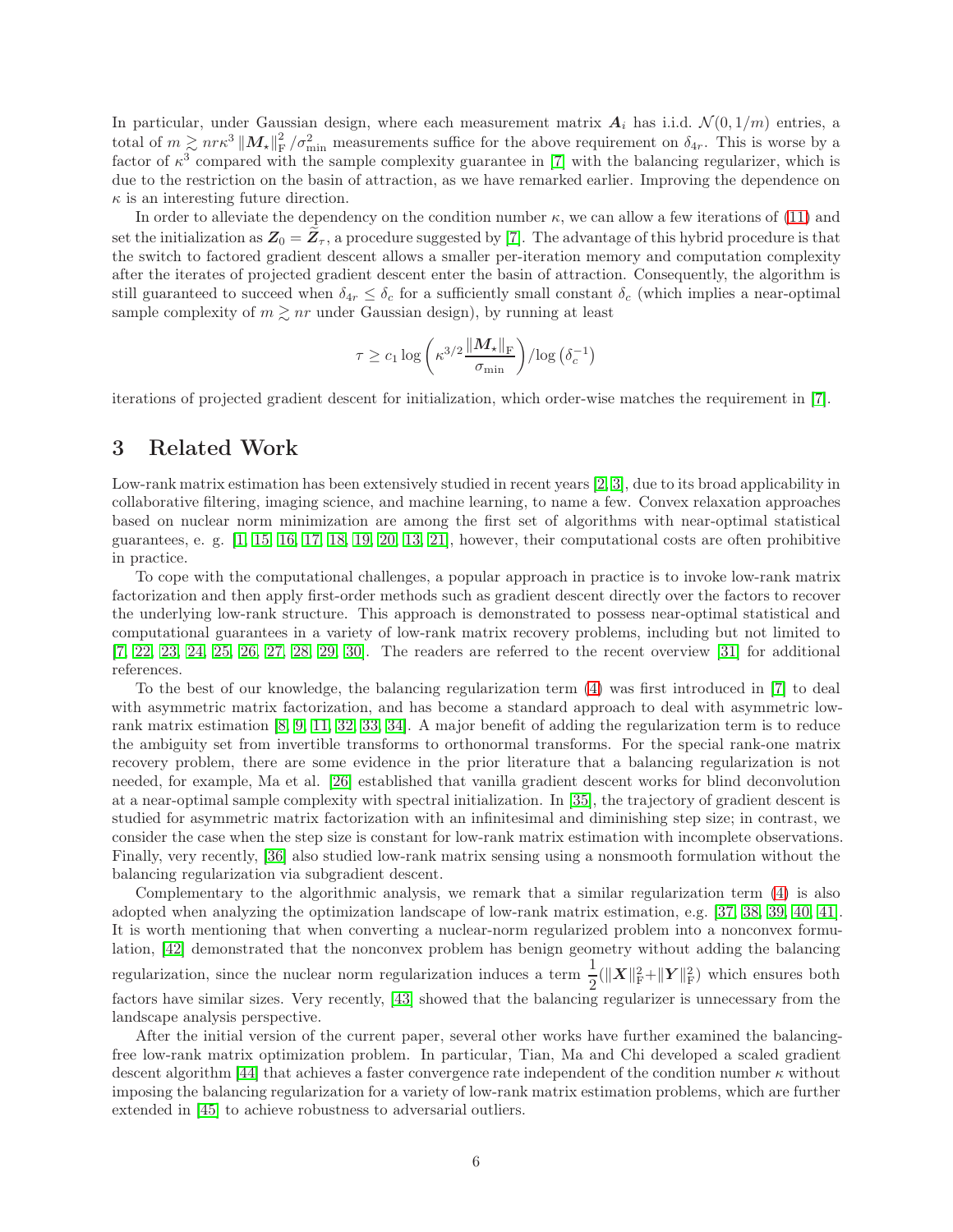### 4 Proof of Theorem [1](#page-4-2)

In this section, we provide the proof of Theorem [1.](#page-4-2) We first discuss some basic properties of aligning two low-rank factors via an invertible transformation. Then we prove a similar result for a warm-up case of low-rank matrix factorization. In the end, viewing matrix sensing as a perturbed version of low-rank matrix factorization helps us finish the proof of Theorem [1.](#page-4-2)

#### 4.1 Alignment via invertible transformations

We begin with introducing the alignment matrix will play a key role in the subsequent analysis.

#### Definition 2. Fix a matrix  $Z =$  $\begin{bmatrix} X \end{bmatrix}$ Y  $\mathcal{L} \in \mathbb{R}^{(n_1+n_2)\times r}$ . We define the optimal alignment matrix **Q** between  $Z$  and  $Z_{\star}$  as  $\boldsymbol{Q} \triangleq \text{argmin}$  $\mathbf{P}_{\in \mathbb{R}}^{r \times r}$  $\begin{split} \left\| \boldsymbol{X} \boldsymbol{P} - \boldsymbol{X}_\star \right\|_{\text{F}}^2 + \left\| \boldsymbol{Y} \boldsymbol{P}^{-\top} - \boldsymbol{Y}_\star \right\|_{\text{F}}^2 \end{split}$  $\frac{2}{\mathrm{F}}$  ,

whenever the minimum is attained.

As we will soon see, for the iterates  $\{Z_t\}_{t\geq 0}$  generated by Algorithm [1,](#page-4-0) the optimal alignment matrix is always well-defined. Furthermore, we call  $Z$  and  $Z_{\star}$  aligned if the corresponding optimal alignment matrix is just the identity matrix  $I_r$ . Below we provide some basic understandings of this alignment matrix.

The following lemma provides a sufficient condition for the existence of the optimal alignment matrix.

<span id="page-6-0"></span>**Lemma 1.** Fix some matrix  $Z =$  $\begin{bmatrix} X \end{bmatrix}$ Y  $\mathcal{L} \in \mathbb{R}^{(n_1+n_2)\times r}$ . Suppose that there exists a matrix  $\mathbf{P} \in \mathbb{R}^{r \times r}$  with  $1/2 \leq \sigma_r(P) \leq \sigma_1(P) \leq 3/2$  such the

<span id="page-6-1"></span>
$$
\max\left\{\|\boldsymbol{XP}-\boldsymbol{X}_{\star}\|_{\mathrm{F}},\left\|\boldsymbol{YP}^{-\top}-\boldsymbol{Y}_{\star}\right\|_{\mathrm{F}}\right\} \leq \delta \leq \frac{\sigma_r\left(\boldsymbol{X}_{\star}\right)}{80}.\tag{12}
$$

Then the optimal alignment matrix  $Q \in \mathbb{R}^{r \times r}$  between Z and  $Z_{\star}$  exists. In addition, the matrix  $Q$  satisfies

$$
\left\| \boldsymbol{P} - \boldsymbol{Q} \right\| \le \left\| \boldsymbol{P} - \boldsymbol{Q} \right\|_{\text{F}} \le \frac{5\delta}{\sigma_r \left( \boldsymbol{X}_{\star} \right)}.
$$

Next, the lemma below presents a necessary condition for  $Q$  to be the optimal alignment matrix between  $Z$  and  $Z_{\star}$ .

<span id="page-6-2"></span>**Lemma 2.** Let Z and  $Z<sub>*</sub>$  be any two matrices. Suppose that the optimal alignment matrix Q between Z and  $Z_{\star}$  exists. Then we have

$$
\widetilde{X}^{\top}(\widetilde{X}-X_{\star})=(\widetilde{Y}-Y_{\star})^{\top}\widetilde{Y},
$$

where  $\widetilde{\mathbf{X}} = \mathbf{XQ}$  and  $\widetilde{\mathbf{Y}} = \mathbf{YQ}^{-\top}$  are two matrices after the alignment.

Both lemmas provide basic understandings of the solution to the alignment problem with invertible transformations, which can be regarded as a generalization of the classical orthogonal Procrustes problem that only considers orthonormal transformations. Clearly, this generalized problem is more involved and our work provides some basic understandings.

#### 4.2 A warm-up: low-rank matrix factorization

We consider the following minimization problem for low-rank matrix factorization

$$
f_{\rm MF}(\boldsymbol{X}, \boldsymbol{Y}) = \frac{1}{2} \left\| \boldsymbol{X} \boldsymbol{Y}^{\top} - \boldsymbol{M}_{\star} \right\|_{\rm F}^{2},\tag{13}
$$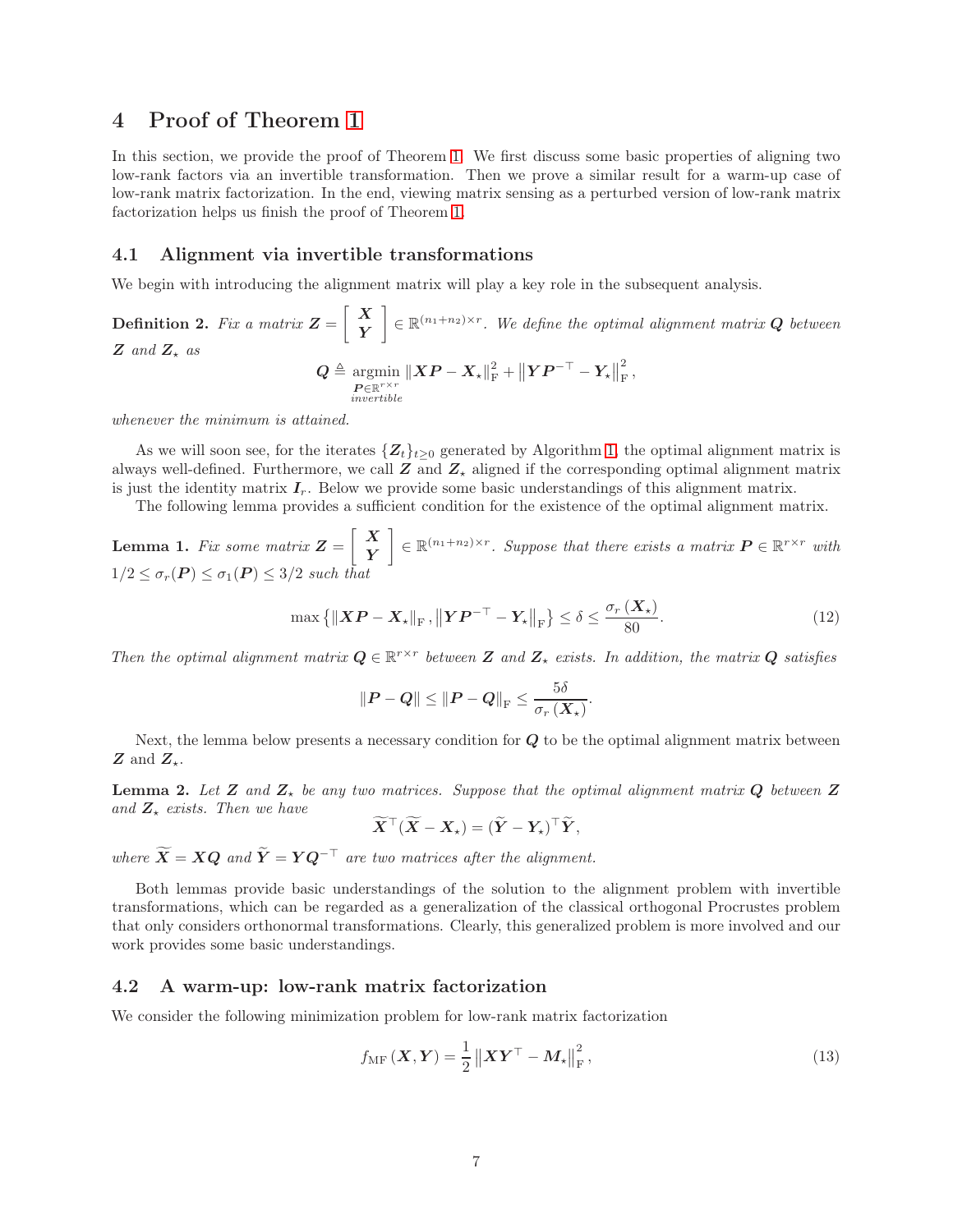where  $\mathbf{X} \in \mathbb{R}^{n_1 \times r}$  and  $\mathbf{Y} \in \mathbb{R}^{n_2 \times r}$ . The gradient descent updates with an initialization  $(\mathbf{X}_0, \mathbf{Y}_0)$  can be written as

<span id="page-7-0"></span>
$$
\mathbf{X}_{t+1} = \mathbf{X}_t - \frac{\eta}{\sigma_{\text{max}}} \nabla_{\mathbf{X}} f_{\text{MF}}\left(\mathbf{X}_t, \mathbf{Y}_t\right) = \mathbf{X}_t - \frac{\eta}{\sigma_{\text{max}}} (\mathbf{X}_t \mathbf{Y}_t^\top - \mathbf{M}_\star) \mathbf{Y}_t; \n\mathbf{Y}_{t+1} = \mathbf{Y}_t - \frac{\eta}{\sigma_{\text{max}}} \nabla_{\mathbf{Y}} f_{\text{MF}}\left(\mathbf{X}_t, \mathbf{Y}_t\right) = \mathbf{Y}_t - \frac{\eta}{\sigma_{\text{max}}} (\mathbf{X}_t \mathbf{Y}_t^\top - \mathbf{M}_\star)^\top \mathbf{X}_t.
$$
\n(14)

Here,  $\eta > 0$  stands for the step size. We have the following theorem regarding the performance of [\(14\)](#page-7-0), which parallels Theorem [1.](#page-4-2)

<span id="page-7-1"></span>**Theorem 2.** Let 
$$
\mathbf{Z}_0 = \begin{bmatrix} \mathbf{X}_0 \\ \mathbf{Y}_0 \end{bmatrix} \in \mathbb{R}^{(n_1+n_2)\times r}
$$
 be any initialization point that satisfies\n
$$
\min_{\mathbf{R} \in \mathcal{O}^{r \times r}} \|\mathbf{Z}_0 \mathbf{R} - \mathbf{Z}_\star\|_{\mathrm{F}} \leq c_0 \frac{1}{\kappa^{3/2}} \sigma_{\min}^{1/2}
$$
\n(15)

for some sufficiently small constant  $c_0 > 0$ . Then setting the step size  $\eta > 0$  to be some sufficiently small constant, the iterates of GD (cf.  $(14)$ ) satisfy

<span id="page-7-3"></span>
$$
\operatorname{dist}(\boldsymbol{Z}_t, \boldsymbol{Z}_\star) \leq \left(1 - \frac{\eta}{50\kappa}\right)^t \operatorname{dist}(\boldsymbol{Z}_0, \boldsymbol{Z}_\star).
$$

To prove Theorem [2,](#page-7-1) we need the following properties regarding the gradients of  $f_{\text{MF}}(\boldsymbol{X}, \boldsymbol{Y})$ ; the proofs are deferred to the appendix.

<span id="page-7-4"></span>**Lemma 3** (Gradient dominance). Suppose that  $\mathbf{Z} =$  $\begin{bmatrix} X \end{bmatrix}$ Y  $\left[ \begin{array}{c} \in \mathbb{R}^{(n_1+n_2)\times r} \text{ is aligned with } \mathbf{Z}_{\star}, \text{ i.e.} \end{array} \right]$ 

$$
\boldsymbol{I}_{r} = \operatornamewithlimits{argmin}_{\boldsymbol{P} \in \mathbb{R}^{r \times r} \atop invertible} \left\| \boldsymbol{X} \boldsymbol{P} - \boldsymbol{X}_{\star} \right\|_{\text{F}}^2 + \left\| \boldsymbol{Y} \boldsymbol{P}^{-\top} - \boldsymbol{X}_{\star} \right\|_{\text{F}}^2.
$$

Then we have

$$
\left\langle \boldsymbol{X}-\boldsymbol{X}_\star, \left(\boldsymbol{X}\boldsymbol{Y}^\top-\boldsymbol{M}_\star\right)\boldsymbol{Y}\right\rangle \geq \left\|\boldsymbol{Y}(\boldsymbol{X}-\boldsymbol{X}_\star)^\top\right\|_{\mathrm{F}}^2 - \frac{1}{4}\left\|\boldsymbol{X}-\boldsymbol{X}_\star\right\|_{\mathrm{F}}^4,
$$

and similarly,

$$
\left\langle \boldsymbol{Y} - \boldsymbol{Y}_\star, \left( \boldsymbol{X} \boldsymbol{Y}^\top - \boldsymbol{M}_\star \right)^\top \boldsymbol{X} \right\rangle \geq \left\| \boldsymbol{X} (\boldsymbol{Y} - \boldsymbol{Y}_\star)^\top \right\|_{\mathrm{F}}^2 - \frac{1}{4} \left\| \boldsymbol{Y} - \boldsymbol{Y}_\star \right\|_{\mathrm{F}}^4
$$

.

<span id="page-7-2"></span>**Lemma 4** (Smoothness). Suppose that  $||Y - Y_*|| \leq \sigma_1(Y_*)/4$ , then one has

$$
\left\|\left(XY^\top - M_{\star}\right)Y\right\|_{\mathrm{F}} \leq \frac{3}{2}\sigma_1(Y_{\star})\Big(\left\|\left(X - X_{\star}\right)Y^\top\right\|_{\mathrm{F}} + \left\|X(Y - Y_{\star})^\top\right\|_{\mathrm{F}} + \left\|X - X_{\star}\right\|_{\mathrm{F}}\left\|Y - Y_{\star}\right\|_{\mathrm{F}}\Big).
$$

Similarly, with the proviso that  $\|X - X_{\star}\| \leq \sigma_1 (X_{\star})/4$ , one has

$$
\left\| \left( \boldsymbol X \boldsymbol Y^\top - \boldsymbol M_{\star} \right)^\top \boldsymbol X \right\|_{\rm F} \leq \frac{3}{2} \sigma_1(\boldsymbol X_{\star}) \Big( \left\| (\boldsymbol X - \boldsymbol X_{\star}) \boldsymbol Y^\top \right\|_{\rm F} + \left\| \boldsymbol X (\boldsymbol Y - \boldsymbol Y_{\star})^\top \right\|_{\rm F} + \left\| \boldsymbol X - \boldsymbol X_{\star} \right\|_{\rm F} \left\| \boldsymbol Y - \boldsymbol Y_{\star} \right\|_{\rm F} \Big).
$$

### <span id="page-7-5"></span>4.3 Proof of Theorem [2](#page-7-1)

With the help of Lemmas [1](#page-6-0)[–4,](#page-7-2) we are in a position to establish Theorem [2.](#page-7-1) Denote by  $\hat{R} \in \mathbb{R}^{r \times r}$  the best rotation matrix between  $Z_0$  and  $Z_{\star}$ , that is

$$
\widehat{\boldsymbol{R}}\triangleq\operatornamewithlimits{argmin}_{\boldsymbol{R}\in\mathcal{O}^{r\times r}}\left\|\boldsymbol{Z}_{0}\boldsymbol{R}-\boldsymbol{Z}_{\star}\right\|_{\text{F}}.
$$

Combine the assumption of initialization (cf. [\(15\)](#page-7-3)) and Lemma [1](#page-6-0) to see that

$$
\boldsymbol{Q}_{0} \triangleq \operatorname*{argmin}_{\begin{subarray}{c} \boldsymbol{P} \in \mathbb{R}^{r \times r} \\ \text{invertible} \end{subarray}} \left\| \boldsymbol{X}_{0} \boldsymbol{P} - \boldsymbol{X}_{\star} \right\|_{\text{F}}^{2} + \left\| \boldsymbol{Y}_{0} \boldsymbol{P}^{-\top} - \boldsymbol{Y}_{\star} \right\|_{\text{F}}^{2}
$$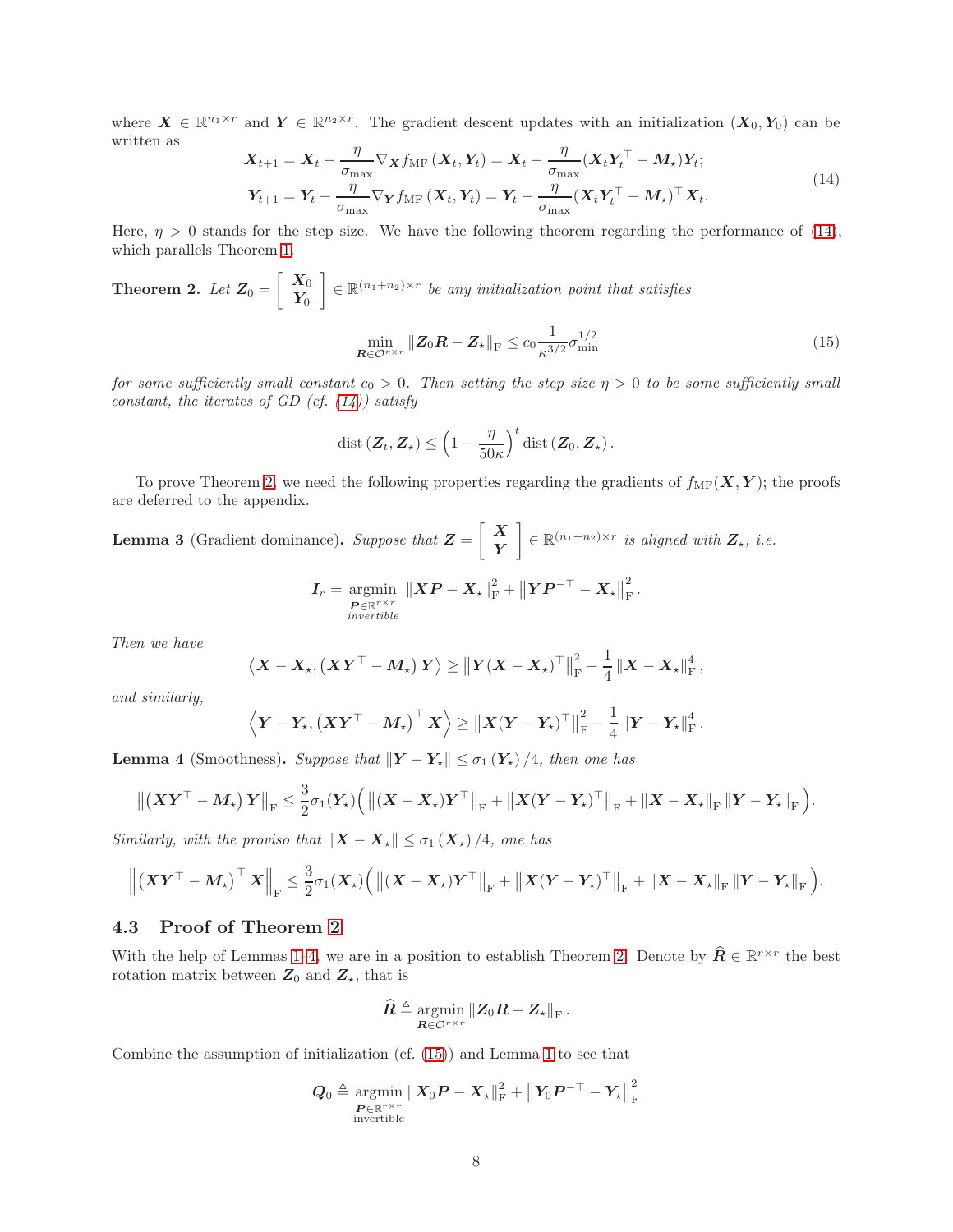exists and in addition, one has

$$
\|\mathbf{Q}_0 - \widehat{\mathbf{R}}\| \le \frac{5c_0}{\kappa^{3/2}} \le \frac{1}{400\sqrt{\kappa}}
$$

as long as  $c_0 > 0$  is sufficiently small.

The remaining proof is inductive in nature. In particular, we aim at proving the following induction hypotheses.

- 1. The optimal alignment matrix  $Q_t$  between  $Z_t$  and  $Z_{\star}$  exists.
- 2. The distance between  $\mathbf{Z}_t$  and  $\mathbf{Z}_\star$  obeys

$$
\operatorname{dist}(\boldsymbol{Z}_t, \boldsymbol{Z}_\star) \leq \left(1 - \frac{\eta}{50\kappa}\right)^t \operatorname{dist}(\boldsymbol{Z}_0, \boldsymbol{Z}_\star).
$$

3. The optimal alignment matrix  $Q_t$  is nearly a rotation matrix in the sense that

$$
\|\mathbf{Q}_t - \widehat{\mathbf{R}}\| \le \frac{1}{400\sqrt{\kappa}}.
$$

It is straightforward to check that these three claims hold for  $t = 0$ . In what follows, we shall assume that the induction hypotheses hold for all iterations up to the tth iteration and intend to establish that they continue to hold for the  $(t + 1)$ th iteration.

Verifying the first induction hypothesis We begin with demonstrating the existence of  $Q_{t+1}$ . In view of the gradient update rule [\(14\)](#page-7-0), we have

$$
\begin{aligned} & \boldsymbol{X}_{t+1}\boldsymbol{Q}_t = \boldsymbol{X}_t\boldsymbol{Q}_t - \frac{\eta}{\sigma_{\text{max}}}\left(\boldsymbol{X}_t\boldsymbol{Y}_t^\top - \boldsymbol{M}_\star\right)\boldsymbol{Y}_t\boldsymbol{Q}_t = \widetilde{\boldsymbol{X}}_t - \frac{\eta}{\sigma_{\text{max}}}\left(\widetilde{\boldsymbol{X}}_t\widetilde{\boldsymbol{Y}}_t^\top - \boldsymbol{M}_\star\right)\widetilde{\boldsymbol{Y}}_t\left(\boldsymbol{Q}_t^\top\boldsymbol{Q}_t\right), \\ & \boldsymbol{Y}_{t+1}\boldsymbol{Q}_t^{-\top} = \boldsymbol{Y}_t\boldsymbol{Q}_t^{-\top} - \frac{\eta}{\sigma_{\text{max}}}\left(\boldsymbol{X}_t\boldsymbol{Y}_t^\top - \boldsymbol{M}_\star\right)^\top\boldsymbol{X}_t\boldsymbol{Q}_t^{-\top} = \widetilde{\boldsymbol{Y}}_t - \frac{\eta}{\sigma_{\text{max}}}\left(\boldsymbol{X}_t\boldsymbol{Y}_t^\top - \boldsymbol{M}_\star\right)^\top\widetilde{\boldsymbol{X}}_t\left(\boldsymbol{Q}_t^\top\boldsymbol{Q}_t\right)^{-1}, \end{aligned}
$$

where we denote

$$
\widetilde{X}_t \triangleq X_t Q_t \quad \text{and} \quad \widetilde{Y}_t \triangleq Y_t Q_t^{-\top}.
$$

As a result, one has the following equality

$$
\begin{split} &\left\| \boldsymbol{X}_{t+1} \boldsymbol{Q}_t - \boldsymbol{X}_\star \right\|_{\text{F}}^2 + \left\| \boldsymbol{Y}_{t+1} \boldsymbol{Q}_t^{-\top} - \boldsymbol{Y}_\star \right\|_{\text{F}}^2 \\ & \quad = \underbrace{\left\| \widetilde{\boldsymbol{X}}_t - \boldsymbol{X}_\star - \frac{\eta}{\sigma_{\text{max}}} \left( \widetilde{\boldsymbol{X}}_t \widetilde{\boldsymbol{Y}}_t^\top - \boldsymbol{M}_\star \right) \widetilde{\boldsymbol{Y}}_t \boldsymbol{\Lambda}_t \right\|_{\text{F}}^2}_{=:\alpha_1} + \underbrace{\left\| \widetilde{\boldsymbol{Y}}_t - \boldsymbol{Y}_\star - \frac{\eta}{\sigma_{\text{max}}} \left( \widetilde{\boldsymbol{X}}_t \widetilde{\boldsymbol{Y}}_t^\top - \boldsymbol{M}_\star \right)^\top \widetilde{\boldsymbol{X}}_t \boldsymbol{\Lambda}_t^{-1} \right\|_{\text{F}}^2}_{=:\alpha_2}, \end{split}
$$

where we have denoted  $\Lambda_t \triangleq Q_t^\top Q_t$ . By virtue of the third induction hypothesis, namely  $||Q_t - \hat{R}||$  $1/(400\sqrt{\kappa})$ , it is easy to check that  $||\mathbf{\Lambda}_t - \mathbf{I}_r|| \leq 1/(180\sqrt{\kappa}) \triangleq \zeta$ . Let

$$
\widetilde{E}_{X_t} \triangleq \widetilde{X}_t - X_\star \quad \text{and} \quad \widetilde{E}_{Y_t} \triangleq \widetilde{Y}_t - Y_\star.
$$

Expand $\alpha_1$  to obtain

$$
\alpha_1 = \|\widetilde{\boldsymbol{E}}_{\boldsymbol{X}_t}\|_{\text{F}}^2 + \left(\frac{\eta}{\sigma_{\text{max}}}\right)^2 \underbrace{\left\|\left(\widetilde{\boldsymbol{X}}_t\widetilde{\boldsymbol{Y}}_t^\top - \boldsymbol{M}_\star\right)\widetilde{\boldsymbol{Y}}_t\boldsymbol{\Lambda}_t\right\|_{\text{F}}^2}_{=: \beta_1} - 2\frac{\eta}{\sigma_{\text{max}}} \underbrace{\left\langle \widetilde{\boldsymbol{E}}_{\boldsymbol{X}_t}, \left(\widetilde{\boldsymbol{X}}_t\widetilde{\boldsymbol{Y}}_t^\top - \boldsymbol{M}_\star\right)\widetilde{\boldsymbol{Y}}_t\boldsymbol{\Lambda}_t\right\rangle}_{=: \gamma_1}.
$$

Similarly, we can decompose  $\alpha_2$  into

$$
\alpha_2 = \|\widetilde{\boldsymbol{E}}_{\boldsymbol{Y}_t}\|_{\text{F}}^2 + \left(\frac{\eta}{\sigma_{\max}}\right)^2 \underbrace{\left\|\left(\widetilde{\boldsymbol{X}}_t\widetilde{\boldsymbol{Y}}_t^\top - \boldsymbol{M}_\star\right)^\top \widetilde{\boldsymbol{X}}_t\boldsymbol{\Lambda}_t^{-1}\right\|_{\text{F}}^2}_{=: \beta_2} - 2\frac{\eta}{\sigma_{\max}} \underbrace{\left\langle \widetilde{\boldsymbol{E}}_{\boldsymbol{Y}_t}, \left(\widetilde{\boldsymbol{X}}_t\widetilde{\boldsymbol{Y}}_t^\top - \boldsymbol{M}_\star\right)^\top \widetilde{\boldsymbol{X}}_t\boldsymbol{\Lambda}_t^{-1}\right\rangle}_{=: \gamma_2}.
$$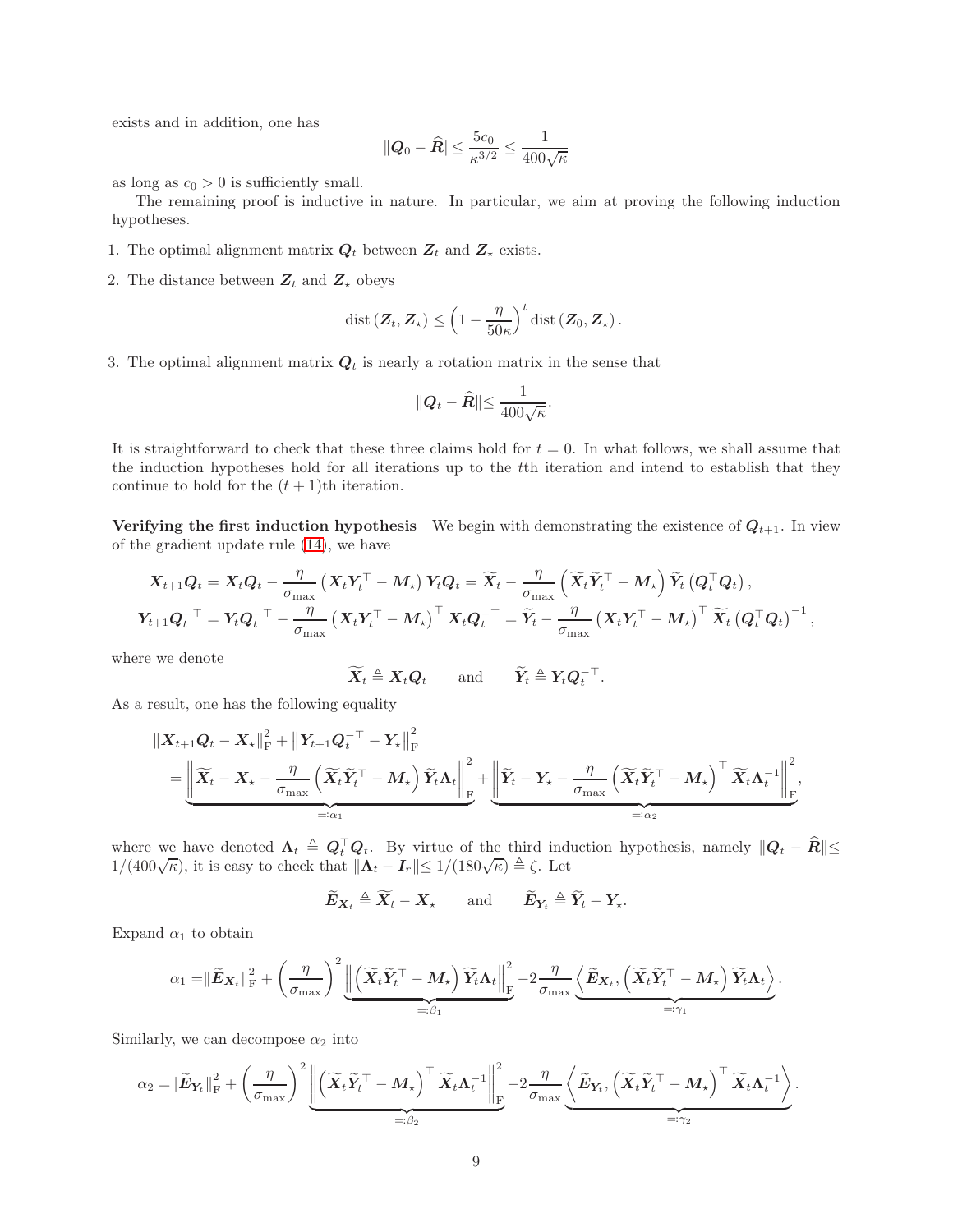We intend to apply Lemma [3](#page-7-4) to lower bound the terms  $\gamma_1$  and  $\gamma_2$  and apply Lemma [4](#page-7-2) to upper bound  $\beta_1$ and  $\beta_2$ . First, since  $(\widetilde{\boldsymbol{X}}_t, \widetilde{\boldsymbol{Y}}_t)$  is aligned with  $(\boldsymbol{X}_\star, \boldsymbol{Y}_\star)$ , we can invoke Lemma [3](#page-7-4) to see that

$$
\gamma_{1} \geq \left\langle \widetilde{\mathbf{E}}_{\mathbf{X}_{t}}, \left( \widetilde{\mathbf{X}}_{t} \widetilde{\mathbf{Y}}_{t}^{\top} - \mathbf{M}_{\star} \right) \widetilde{\mathbf{Y}}_{t} \right\rangle - \left| \left\langle \widetilde{\mathbf{E}}_{\mathbf{X}_{t}}, \left( \widetilde{\mathbf{X}}_{t} \widetilde{\mathbf{Y}}_{t}^{\top} - \mathbf{M}_{\star} \right) \widetilde{\mathbf{Y}}_{t} \left( \mathbf{\Lambda}_{t} - \mathbf{I}_{r} \right) \right\rangle \right|
$$
\n
$$
\geq \|\widetilde{\mathbf{Y}}_{t} \widetilde{\mathbf{E}}_{\mathbf{X}}^{\top}\|_{\mathrm{F}}^{2} - \frac{1}{4} \|\widetilde{\mathbf{E}}_{\mathbf{X}_{t}}\|_{\mathrm{F}}^{4} - \|\mathbf{\Lambda}_{t} - \mathbf{I}_{r}\| \cdot \left\| \left( \widetilde{\mathbf{X}}_{t} \widetilde{\mathbf{Y}}_{t}^{\top} - \mathbf{M}_{\star} \right) \widetilde{\mathbf{Y}}_{t} \right\|_{\mathrm{F}} \|\widetilde{\mathbf{E}}_{\mathbf{X}_{t}}\|_{\mathrm{F}}^{2}
$$
\n
$$
\geq \|\widetilde{\mathbf{Y}}_{t} \widetilde{\mathbf{E}}_{\mathbf{X}_{t}}^{\top}\|_{\mathrm{F}}^{2} - \frac{1}{400} \sigma_{\min} \|\widetilde{\mathbf{E}}_{\mathbf{X}_{t}}\|_{\mathrm{F}}^{2} - \zeta \left\| \left( \widetilde{\mathbf{X}}_{t} \widetilde{\mathbf{Y}}_{t}^{\top} - \mathbf{M}_{\star} \right) \widetilde{\mathbf{Y}}_{t} \right\|_{\mathrm{F}} \|\widetilde{\mathbf{E}}_{\mathbf{X}_{t}}\|_{\mathrm{F}}.
$$
\n(16)

Here the last line follows from the bound  $\|\mathbf{\Lambda}_t - \mathbf{I}_r\| \leq \zeta$  and the second induction hypothesis, i.e.

<span id="page-9-0"></span>
$$
\|\widetilde{\boldsymbol{E}}_{\boldsymbol{X}_t}\|_{\mathrm{F}}^2 \leq \mathrm{dist}^2\left(\boldsymbol{Z}_t, \boldsymbol{Z}_\star\right) \leq \mathrm{dist}^2\left(\boldsymbol{Z}_0, \boldsymbol{Z}_\star\right) \leq \frac{1}{100} \sigma_{\min}.
$$

The last term in [\(16\)](#page-9-0) can be further bounded via Lemma [4](#page-7-2) as

$$
\begin{aligned} \zeta \left\| \left( \widetilde{\boldsymbol{X}}_{t} \widetilde{\boldsymbol{Y}}_{t}^{\top} - \boldsymbol{M}_{\star} \right) \widetilde{\boldsymbol{Y}}_{t} \right\|_{\mathrm{F}} & \|\widetilde{\boldsymbol{E}}_{\boldsymbol{X}_{t}} \|_{\mathrm{F}} \leq \frac{3\zeta}{2} \sqrt{\sigma_{\max}} \Big( \|\widetilde{\boldsymbol{E}}_{\boldsymbol{X}_{t}} \widetilde{\boldsymbol{Y}}_{t}^{\top} \|_{\mathrm{F}} + \|\widetilde{\boldsymbol{X}}_{t} \widetilde{\boldsymbol{E}}_{\boldsymbol{Y}_{t}}^{\top} \|_{\mathrm{F}} + \|\widetilde{\boldsymbol{E}}_{\boldsymbol{X}_{t}} \|_{\mathrm{F}} \Big) \|\widetilde{\boldsymbol{E}}_{\boldsymbol{X}_{t}} \|_{\mathrm{F}} \\ & = \frac{9\zeta \sqrt{\kappa}}{2} \|\widetilde{\boldsymbol{E}}_{\boldsymbol{X}_{t}} \widetilde{\boldsymbol{Y}}_{t}^{\top} \|_{\mathrm{F}} \cdot \frac{\sqrt{\sigma_{\min}}}{3} \|\widetilde{\boldsymbol{E}}_{\boldsymbol{X}_{t}} \|_{\mathrm{F}} + \frac{9\zeta \sqrt{\kappa}}{2} \|\widetilde{\boldsymbol{X}}_{t} \widetilde{\boldsymbol{E}}_{\boldsymbol{Y}_{t}} \|_{\mathrm{F}} \cdot \frac{\sqrt{\sigma_{\min}}}{3} \|\widetilde{\boldsymbol{E}}_{\boldsymbol{X}_{t}} \|_{\mathrm{F}} \\ & + \frac{3\zeta}{2} \sqrt{\sigma_{\max}} \|\widetilde{\boldsymbol{E}}_{\boldsymbol{Y}_{t}} \|_{\mathrm{F}} \|\widetilde{\boldsymbol{E}}_{\boldsymbol{X}_{t}} \|_{\mathrm{F}}^{2} \\ &\leq \frac{81\zeta^{2} \kappa}{8} \|\widetilde{\boldsymbol{E}}_{\boldsymbol{X}_{t}} \widetilde{\boldsymbol{Y}}_{t}^{\top} \|_{\mathrm{F}}^{2} + \frac{81\zeta^{2} \kappa}{8} \|\widetilde{\boldsymbol{X}}_{t} \widetilde{\boldsymbol{E}}_{\boldsymbol{Y}_{t}} \|_{\mathrm{F}}^{2} + \frac{\sigma_{\min}}{8} \|\widetilde{\boldsymbol{E}}_{\boldsymbol{X}_{t}} \|_{\mathrm{F}}^{2}, \end{aligned}
$$

where the last inequality arises since  $ab \leq (a^2 + b^2)/2$  and

$$
\frac{3\zeta}{2}\sqrt{\sigma_{\max}}\|\widetilde{\mathbf{E}}_{\mathbf{Y}_t}\|_{\mathrm{F}} \le \frac{3\zeta}{2}\sqrt{\sigma_{\max}}\operatorname{dist}\left(\mathbf{Z}_0, \mathbf{Z}_{\star}\right)
$$

$$
\le \frac{3\zeta}{2}\sqrt{\sigma_{\max}}c_0\frac{1}{\kappa^{3/2}}\sqrt{\sigma_{\min}} \le \frac{\sigma_{\min}}{72}
$$

as long as  $c_0$  is sufficiently small. Combine the above two bounds to reach

$$
\gamma_1 \geq \left(1 - \frac{81\zeta^2 \kappa}{8}\right) \|\widetilde{\boldsymbol{Y}}_t \widetilde{\boldsymbol{E}}_{\boldsymbol{X}_t}^\top\|_{\text{F}}^2 - \frac{81\zeta^2 \kappa}{8} \|\widetilde{\boldsymbol{X}}_t \widetilde{\boldsymbol{E}}_{\boldsymbol{Y}_t}^\top\|_{\text{F}}^2 - \frac{\sigma_{\min}}{7} \|\widetilde{\boldsymbol{E}}_{\boldsymbol{X}_t}\|_{\text{F}}^2.
$$

Similarly,  $\gamma_2$  can be lower bounded as

$$
\gamma_2 \geq \left(1 - \frac{81\zeta^2 \kappa}{8}\right) \|\widetilde{\boldsymbol{X}}_t \widetilde{\boldsymbol{E}}_{\boldsymbol{Y}_t}^\top\|_{\text{F}}^2 - \frac{81\zeta^2 \kappa}{8} \|\widetilde{\boldsymbol{Y}}_t \widetilde{\boldsymbol{E}}_{\boldsymbol{X}_t}^\top\|_{\text{F}}^2 - \frac{\sigma_{\min}}{7} \|\widetilde{\boldsymbol{E}}_{\boldsymbol{Y}_t}\|_{\text{F}}^2,
$$

which together with the bound on  $\gamma_1$  implies

$$
\gamma_1 + \gamma_2 \ge \left(1 - \frac{81\zeta^2 \kappa}{4}\right) \left( \|\widetilde{Y}_t \widetilde{E}_{X_t}^\top\|_{\mathrm{F}}^2 + \|\widetilde{X}_t \widetilde{E}_{Y_t}^\top\|_{\mathrm{F}}^2 \right) - \frac{\sigma_{\min}}{7} \mathrm{dist}^2 \left( \mathbf{Z}_t, \mathbf{Z}_\star \right)
$$
  

$$
\ge \frac{3}{4} \left( \|\widetilde{Y}_t \widetilde{E}_{X_t}^\top\|_{\mathrm{F}}^2 + \|\widetilde{X}_t \widetilde{E}_{Y_t}^\top\|_{\mathrm{F}}^2 \right) - \frac{\sigma_{\min}}{7} \mathrm{dist}^2 \left( \mathbf{Z}_t, \mathbf{Z}_\star \right),
$$

where we plug in the definition of  $\zeta = 1/(180\sqrt{\kappa})$ .

Now we move on to controlling  $\beta_1$  and  $\beta_2$ . Recognizing that  $||\mathbf{\Lambda}_t|| \leq 2$ , one has

<span id="page-9-1"></span>
$$
\beta_1 \le 4 \left\| \left( \widetilde{\mathbf{X}}_t \widetilde{\mathbf{Y}}_t^\top - \mathbf{M}_\star \right) \widetilde{\mathbf{Y}}_t \right\|_{\mathrm{F}}^2
$$
\n
$$
\le 9 \sigma_{\max} \left( \|\widetilde{\mathbf{E}}_{\mathbf{X}_t} \widetilde{\mathbf{Y}}_t^\top \|_{\mathrm{F}} + \|\widetilde{\mathbf{X}}_t \widetilde{\mathbf{E}}_{\mathbf{Y}_t}^\top \|_{\mathrm{F}} + \|\widetilde{\mathbf{E}}_{\mathbf{X}_t} \|_{\mathrm{F}} \|\widetilde{\mathbf{E}}_{\mathbf{Y}_t} \|_{\mathrm{F}} \right)^2, \tag{17}
$$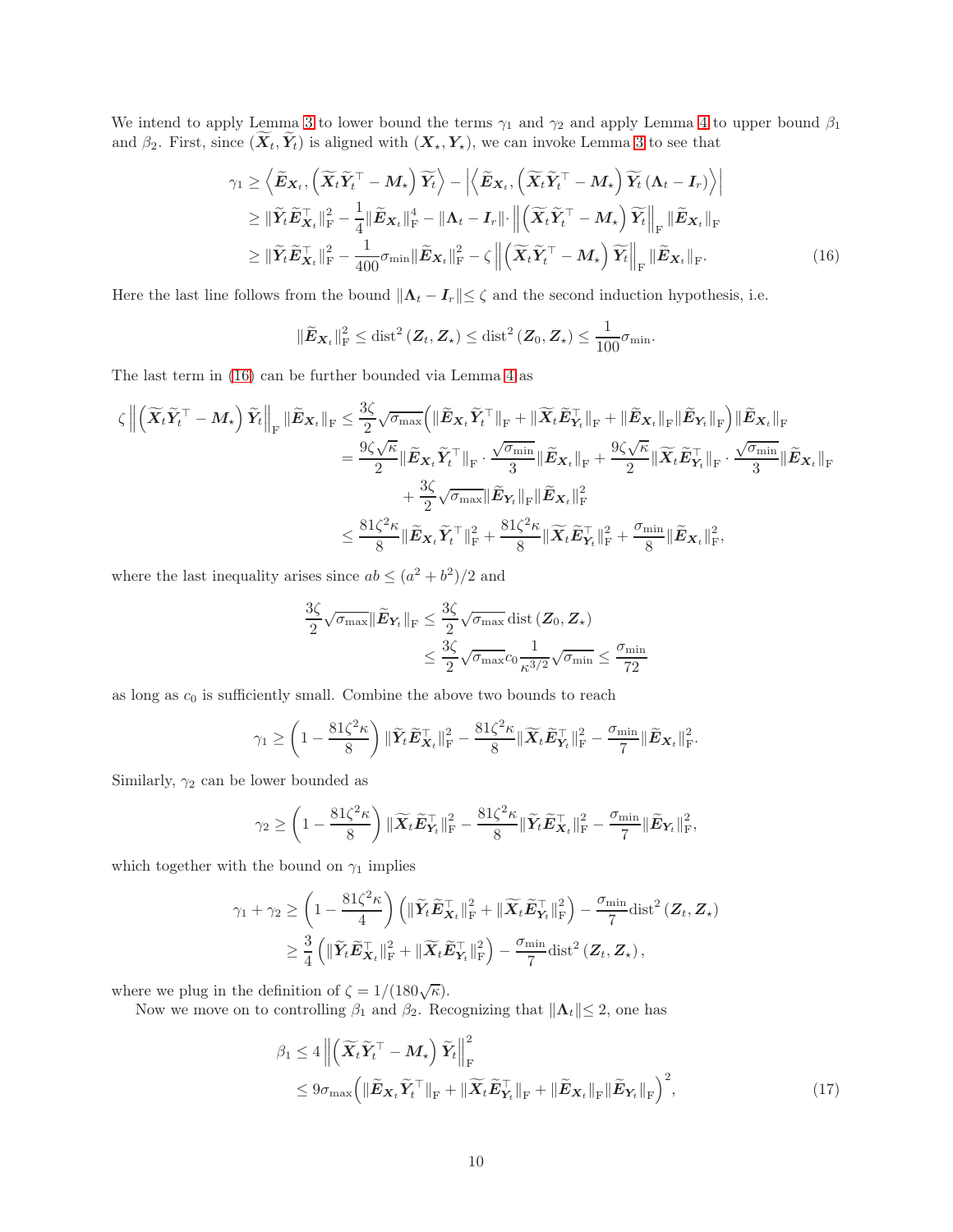where the second line follows from Lemma [4.](#page-7-2) Apply the elementary inequality  $(a+b+c)^2 \leq 3(a^2+b^2+c^2)$ to see that

$$
\beta_1 \leq 27 \sigma_{\max} \Big( \|\widetilde{\boldsymbol{E}}_{\boldsymbol{X}_t} \widetilde{\boldsymbol{Y}}_t^\top\|_{\text{F}}^2 + \|\widetilde{\boldsymbol{X}}_t \widetilde{\boldsymbol{E}}_{\boldsymbol{Y}_t}^\top\|_{\text{F}}^2 + \|\widetilde{\boldsymbol{E}}_{\boldsymbol{X}_t}\|_{\text{F}}^2 \|\widetilde{\boldsymbol{E}}_{\boldsymbol{Y}_t}\|_{\text{F}}^2 \Big) \leq 27 \sigma_{\max} \Big( \|\widetilde{\boldsymbol{E}}_{\boldsymbol{X}_t} \widetilde{\boldsymbol{Y}}_t^\top\|_{\text{F}}^2 + \|\widetilde{\boldsymbol{X}}_t \widetilde{\boldsymbol{E}}_{\boldsymbol{Y}_t}^\top\|_{\text{F}}^2 \Big) + 27 c_0^2 \frac{\sigma_{\max} \sigma_{\min}}{\kappa^3} \|\widetilde{\boldsymbol{E}}_{\boldsymbol{X}_t}\|_{\text{F}}^2.
$$

Here the second line relies on the fact that  $\|\widetilde{E}_{Y_t}\|_{\mathrm{F}}^2 \leq \text{dist}^2(\mathbf{Z}_0, \mathbf{Z}_{\star}) \leq c_0^2 \sigma_{\min}/\kappa^3$ . Similarly, one can bound  $\beta_2$  as

$$
\beta_2 \leq 27 \sigma_{\max} \left( \|\widetilde{\pmb{E}}_{\pmb{X}_t} \widetilde{\pmb{Y}}_t^\top\|_{\text{F}}^2 + \|\widetilde{\pmb{X}}_t \widetilde{\pmb{E}}_{\pmb{Y}_t}^\top\|_{\text{F}}^2 \right) + 27 c_0^2 \frac{\sigma_{\max} \sigma_{\min}}{\kappa^3} \|\widetilde{\pmb{E}}_{\pmb{Y}_t}\|_{\text{F}}^2,
$$

which in conjunction with the bound on  $\beta_1$  yields

$$
\beta_1 + \beta_2 \leq 54 \sigma_{\max} \left( \|\widetilde{\boldsymbol{E}}_{\boldsymbol{X}_t} \widetilde{\boldsymbol{Y}}_t^\top\|_{\mathrm{F}}^2 + \|\widetilde{\boldsymbol{X}}_t \widetilde{\boldsymbol{E}}_{\boldsymbol{Y}_t}^\top\|_{\mathrm{F}}^2 \right) + 27c_0^2 \frac{\sigma_{\max} \sigma_{\min}}{\kappa^3} \mathrm{dist}^2(\boldsymbol{Z}_t, \boldsymbol{Z}_\star).
$$

Collect all the bounds on  $\alpha_1$  and  $\alpha_2$  to arrive at

$$
\begin{split}\n&\|X_{t+1}\mathbf{Q}_{t}-\mathbf{X}_{\star}\|_{\mathrm{F}}^{2}+\left\|\mathbf{Y}_{t+1}\mathbf{Q}_{t}^{-\top}-\mathbf{Y}_{\star}\right\|_{\mathrm{F}}^{2} \\
&\leq \left(1+\frac{27c_{0}^{2}\eta^{2}}{\kappa^{4}}\right)\mathrm{dist}^{2}\left(\mathbf{Z}_{t},\mathbf{Z}_{\star}\right)+\left(\frac{54\eta^{2}}{\sigma_{\max}}\right)\left(\|\widetilde{\mathbf{E}}_{\mathbf{X}_{t}}\widetilde{\mathbf{Y}}_{t}^{\top}\|_{\mathrm{F}}^{2}+\|\widetilde{\mathbf{X}}_{t}\widetilde{\mathbf{E}}_{\mathbf{Y}_{t}}\|_{\mathrm{F}}^{2}\right) \\
&-2\frac{\eta}{\sigma_{\max}}\left[\frac{3}{4}\left(\|\widetilde{\mathbf{E}}_{\mathbf{X}_{t}}\widetilde{\mathbf{Y}}_{t}^{\top}\|_{\mathrm{F}}^{2}+\|\widetilde{\mathbf{X}}_{t}\widetilde{\mathbf{E}}_{\mathbf{Y}_{t}}\|_{\mathrm{F}}^{2}\right)-\frac{\sigma_{\min}}{7}\mathrm{dist}^{2}\left(\mathbf{Z}_{t},\mathbf{Z}_{\star}\right)\right] \\
&=\left(1+\frac{27c_{0}^{2}\eta^{2}}{\kappa^{4}}+\frac{\eta}{3.5\kappa}\right)\mathrm{dist}^{2}\left(\mathbf{Z}_{t},\mathbf{Z}_{\star}\right)+\left(\frac{54\eta^{2}}{\sigma_{\max}}-\frac{3\eta}{2\sigma_{\max}}\right)\cdot\left(\|\widetilde{\mathbf{E}}_{\mathbf{X}_{t}}\widetilde{\mathbf{Y}}_{t}^{\top}\|_{\mathrm{F}}^{2}+\|\widetilde{\mathbf{X}}_{t}\widetilde{\mathbf{E}}_{\mathbf{Y}_{t}}\|_{\mathrm{F}}^{2}\right) \\
&\leq\left(1+\frac{\eta}{3\kappa}\right)\mathrm{dist}^{2}\left(\mathbf{Z}_{t},\mathbf{Z}_{\star}\right)-\frac{3\eta}{4\sigma_{\max}}\left(\sigma_{r}^{2}(\widetilde{\mathbf{Y}}_{t})\|\widetilde{\mathbf{E}}_{\mathbf{X}_{t}}\|_{\mathrm{F}}^{2}+\sigma_{r}^{2}(\widetilde{\mathbf{X}}_{t})\|\widetilde{\
$$

where the last line follows as long as  $\eta \leq 1/24$ . Furthermore, since  $\sigma_r^2(\tilde{Y}_t) \geq \sigma_{\min}/2$  and  $\sigma_r^2(\tilde{X}_t) \geq \sigma_{\min}/2$ , we have

$$
\|\boldsymbol{X}_{t+1}\boldsymbol{Q}_t-\boldsymbol{X}_\star\|_{\mathrm{F}}^2+\|\boldsymbol{Y}_{t+1}\boldsymbol{Q}_t^{-\top}-\boldsymbol{Y}_\star\|_{\mathrm{F}}^2\leq \left(1-\frac{\eta}{24\kappa}\right)\mathrm{dist}^2\left(\boldsymbol{Z}_t,\boldsymbol{Z}_\star\right). \tag{18}
$$

Lemma [1](#page-6-0) then ensures the existence of  $Q_{t+1}$ .

Verifying the second induction hypothesis The second induction hypothesis for the  $(t+1)$ th iteration follows immediately from the above proof. Since  $Q_{t+1}$  exists, by definition, one has

<span id="page-10-0"></span>
$$
\begin{aligned} \text{dist}\left(\mathbf{Z}_{t+1}, \mathbf{Z}_{\star}\right) &= \sqrt{\|\mathbf{X}_{t+1}\mathbf{Q}_{t+1} - \mathbf{X}_{\star}\|_{\text{F}}^2 + \left\|\mathbf{Y}_{t+1}\mathbf{Q}_{t+1}^{-\top} - \mathbf{X}_{\star}\right\|_{\text{F}}^2} \\ &\leq \sqrt{\|\mathbf{X}_{t+1}\mathbf{Q}_{t} - \mathbf{X}_{\star}\|_{\text{F}}^2 + \left\|\mathbf{Y}_{t+1}\mathbf{Q}_{t}^{-\top} - \mathbf{X}_{\star}\right\|_{\text{F}}^2} \\ &\leq \left(1 - \frac{\eta}{50\kappa}\right) \text{dist}\left(\mathbf{Z}_{t}, \mathbf{Z}_{\star}\right). \end{aligned}
$$

Verifying the third induction hypothesis It remains to show the last induction hypothesis, namely  $||\mathbf{Q}_{t+1}-\mathbf{R}|| \leq 1/(400\sqrt{\kappa})$ . In view of [\(18\)](#page-10-0), one has  $\max\{||\mathbf{X}_{t+1}\mathbf{Q}_t-\mathbf{X}_{\star}||_F, ||\mathbf{Y}_{t+1}\mathbf{Q}_t^{-\top}-\mathbf{Y}_{\star}||_F\} \leq \text{dist}(\mathbf{Z}_t, \mathbf{Z}_{\star}).$ Invoke Lemma [1](#page-6-0) again to arrive at

$$
\begin{aligned} \|Q_{t+1} - Q_t\| &\leq \frac{5}{\sigma_r(X_\star)} \text{dist}\left(Z_t, Z_\star\right) \\ &\leq \frac{5}{\sigma_r(X_\star)} \left(1 - \frac{\eta}{50\kappa}\right)^t c_0 \frac{1}{\kappa^{3/2}} \sigma_r(X_\star) \\ &\leq 5c_0 \left(1 - \frac{\eta}{50\kappa}\right)^t \frac{1}{\kappa^{3/2}}. \end{aligned}
$$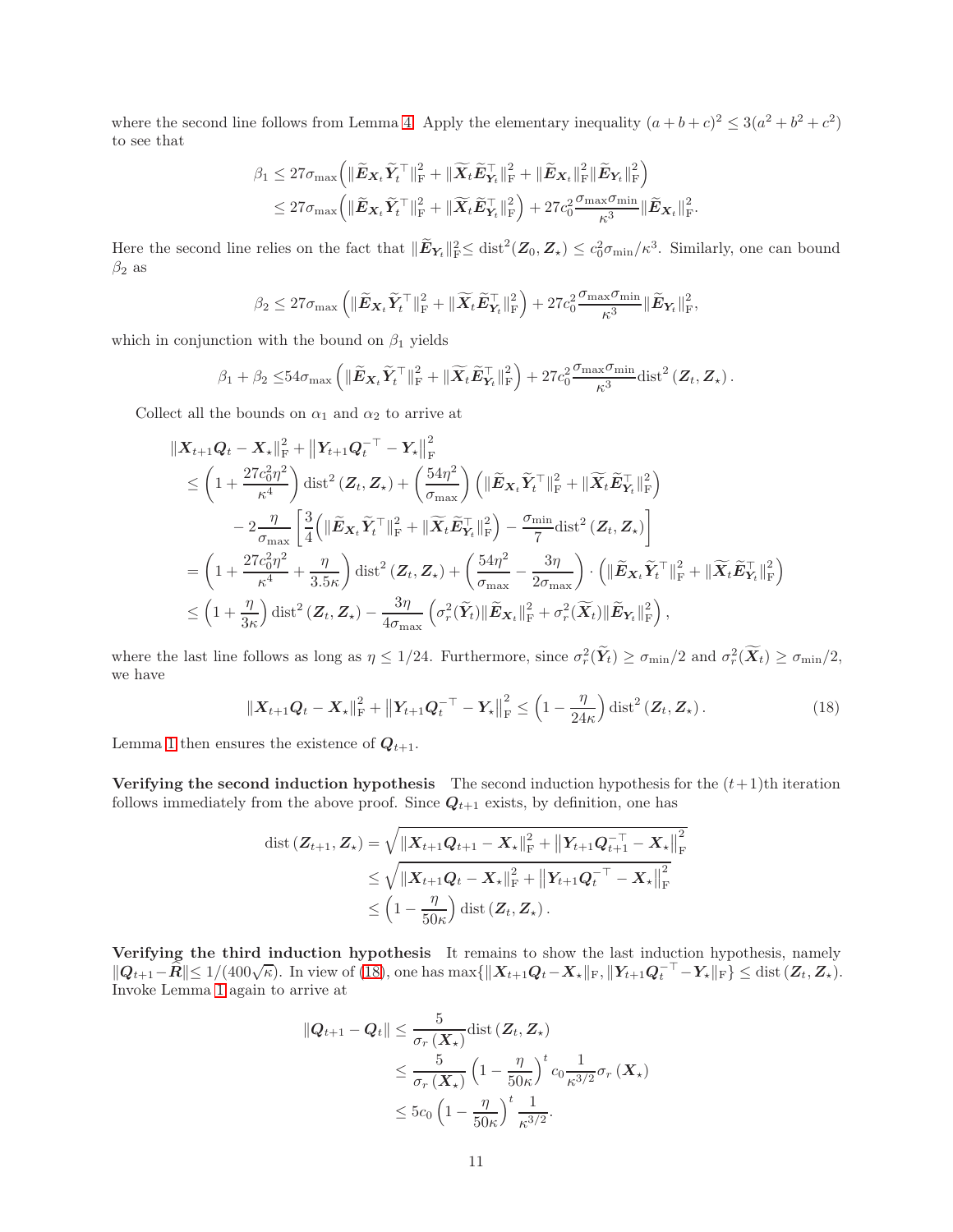Hence, by the triangle inequality and the telescoping sum, we obtain

$$
\begin{aligned}\n\|Q_{t+1} - \widehat{R}\| &\leq \sum_{s=0}^t \|Q_{s+1} - Q_s\| + \|Q_0 - \widehat{R}\| \\
&\leq 5c_0 \sum_{s=0}^t \left(1 - \frac{\eta}{50\kappa}\right)^s \frac{1}{\kappa^{3/2}} + 5c_0 \frac{1}{\kappa^{3/2}} \\
&< 5c_0 \sum_{s=0}^\infty \left(1 - \frac{\eta}{50\kappa}\right)^s \frac{1}{\kappa^{3/2}} + 5c_0 \frac{1}{\kappa^{3/2}} \\
&= 5c_0 \frac{50\kappa}{\eta} \frac{1}{\kappa^{3/2}} + 5c_0 \frac{1}{\kappa^{3/2}} \\
&\leq \frac{1}{400\sqrt{\kappa}},\n\end{aligned}
$$

as long as  $c_0$  is small enough and  $\eta$  is some constant.

Putting everything together, we finish the induction step and the proof is then completed.

#### 4.4 Analysis for matrix sensing

We now extend the techniques used in the proof of Theorem [2](#page-7-1) to the matrix sensing case by leveraging the RIP. Suppose that the initialization  $Z_0$  satisfies the condition [\(10\)](#page-4-3). By a standard argument as in [\[7,](#page-16-5) [8,](#page-16-6) [32\]](#page-17-10),<sup>[2](#page-11-0)</sup> it is sufficient to consider the following update rule:

$$
\mathbf{X}_{t+1} = \mathbf{X}_t - \frac{\eta}{\sigma_{\text{max}}} \left[ \mathcal{A}^* \mathcal{A} (\mathbf{X}_t \mathbf{Y}_t^\top - \mathbf{M}_\star) \right] \mathbf{Y}_t; \n\mathbf{Y}_{t+1} = \mathbf{Y}_t - \frac{\eta}{\sigma_{\text{max}}} \left[ \mathcal{A}^* \mathcal{A} (\mathbf{X}_t \mathbf{Y}_t^\top - \mathbf{M}_\star) \right]^\top \mathbf{X}_t.
$$
\n(19)

.

Compared with the update rule [\(14\)](#page-7-0) for low-rank matrix factorization, the update rule for matrix sensing differs by the operation of <sup>A</sup><sup>∗</sup><sup>A</sup> when forming the gradient. Therefore, we expect that GD has similar behaviors as earlier as long as the operator  $A^*A$  behaves as a near isometry on low-rank matrices. This can be supplied by the following consequence of the RIP.

<span id="page-11-1"></span>**Lemma 5.** Suppose that A satisfies  $2r$ -RIP with a constant  $\delta_{2r}$ . Then, for all matrices  $M_1$  and  $M_2$  of rank at most r, we have

$$
\left|\left\langle \mathcal{A}(M_1),\mathcal{A}(M_2)\right\rangle-\left\langle M_1,M_2\right\rangle\right|\leq \delta_{2r}\left\|M_1\right\|_{\rm F}\left\|M_2\right\|_{\rm F}.
$$

Equivalently, we can write this as

$$
\left|\text{Tr}\left[\left(\mathcal{A}^*\mathcal{A}-\mathcal{I}\right)\left(M_1\right)M_2^{\top}\right]\right|\leq \delta_{2r}\left\|M_1\right\|_{\text{F}}\left\|M_2\right\|_{\text{F}}.
$$

A simple consequence is that for any  $A \in \mathbb{R}^{n_2 \times r}$ 

$$
\left\|\left(\mathcal{A}^*\mathcal{A}-\mathcal{I}\right)\left(M_1\right)A\right\|_{\mathrm{F}}\leq \delta_{2r}\left\|M_1\right\|_{\mathrm{F}}\left\|A\right\|.
$$

Similar to before, we denote  $\widetilde{\mathbf{X}}_t = \mathbf{X}_t \mathbf{Q}_t$  and  $\widetilde{\mathbf{Y}}_t = \mathbf{Y}_t \mathbf{Q}_t^{-\top}$ , which are aligned with  $(\mathbf{X}_\star, \mathbf{Y}_\star)$ . With this notation in place, we can rewrite the update rule as

$$
\begin{aligned} \boldsymbol{X}_{t+1}\boldsymbol{Q}_t &= \widetilde{\boldsymbol{X}}_t - \frac{\eta}{\sigma_{\text{max}}}\left[\mathcal{A}^*\mathcal{A}(\boldsymbol{X}_t\boldsymbol{Y}_t^\top - \boldsymbol{M}_\star)\right]\widetilde{\boldsymbol{Y}}_t\boldsymbol{\Lambda}_t, \\ \boldsymbol{Y}_{t+1}\boldsymbol{Q}_t^{-\top} &= \widetilde{\boldsymbol{Y}}_t - \frac{\eta}{\sigma_{\text{max}}}\left[\mathcal{A}^*\mathcal{A}(\boldsymbol{X}_t\boldsymbol{Y}_t^\top - \boldsymbol{M}_\star)\right]^\top\widetilde{\boldsymbol{X}}_t\boldsymbol{\Lambda}_t^{-1} \end{aligned}
$$

<span id="page-11-0"></span><sup>&</sup>lt;sup>2</sup>Since (i) the initialization  $Z_0$  is close to the ground truth  $Z_{\star}$ , (ii)  $X_0$  and  $Y_0$  are balanced, it is obvious that the operator norm  $||\boldsymbol{X}_0||^2 = ||\boldsymbol{Y}_0||^2$  is orderwise equivalent to  $\sigma_{\text{max}}$ . Therefore, all the convergence claims on using  $\sigma_{\text{max}}$  can be translated to those on using  $\|\mathbf{x}_0\|^2$  and  $\|\mathbf{Y}_0\|^2$  by adjusting  $\eta$  up to some absolute constant.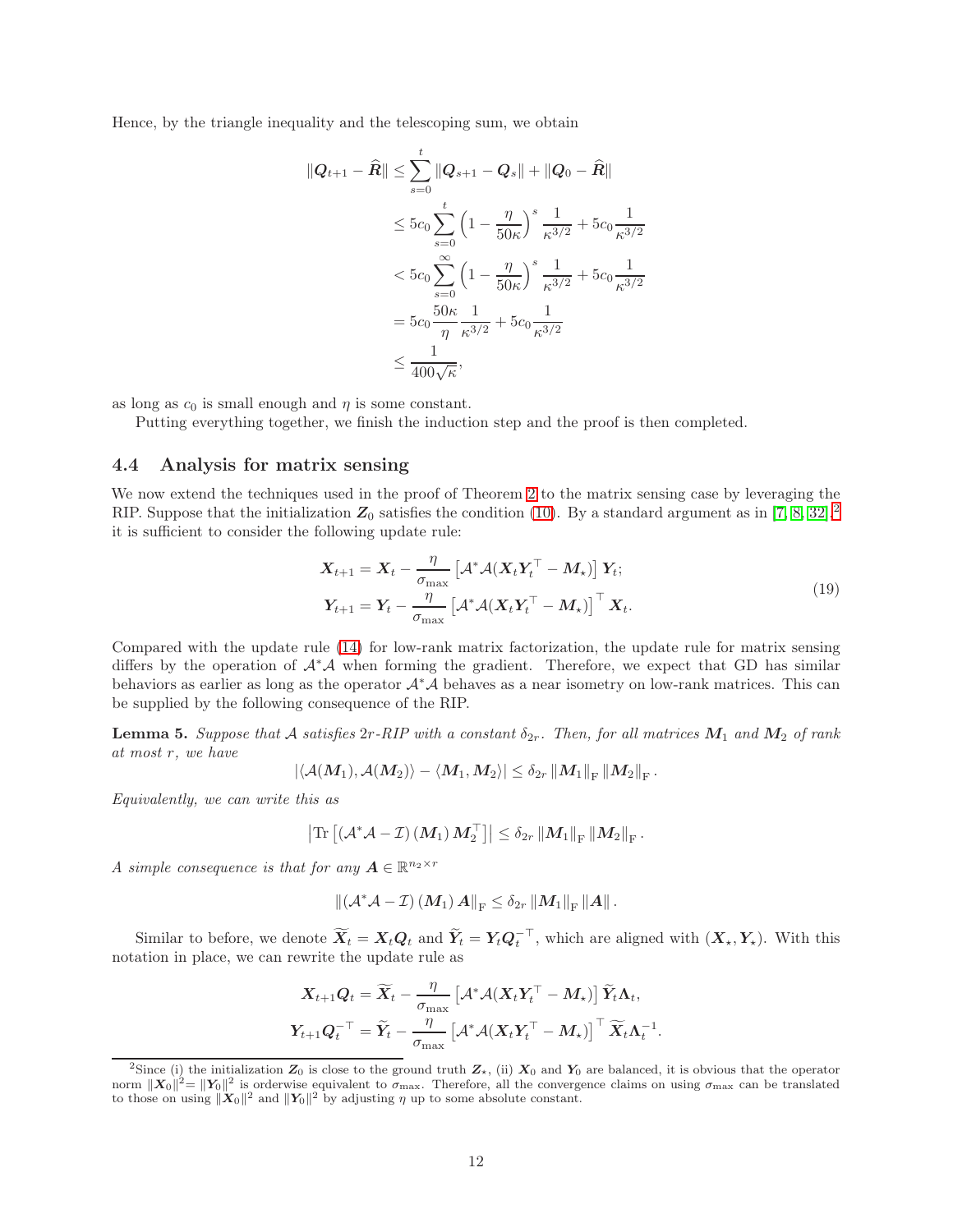where we recall  $\Lambda_t = Q_t^\top Q_t$ . By the definition of the distance function, we further obtain

dist<sup>2</sup>(
$$
\mathbf{Z}_{t+1}, \mathbf{Z}_{\star}
$$
)  
\n
$$
\leq ||\mathbf{X}_{t+1}\mathbf{Q}_{t} - \mathbf{X}_{\star}||_{\mathrm{F}}^{2} + ||\mathbf{Y}_{t+1}\mathbf{Q}_{t}^{-\top} - \mathbf{Y}_{\star}||_{\mathrm{F}}^{2}
$$
\n
$$
= \left\| \widetilde{\mathbf{X}}_{t} - \frac{\eta}{\sigma_{\max}} \left[ \mathbf{A}^{*} \mathbf{A} (\mathbf{X}_{t} \mathbf{Y}_{t}^{\top} - \mathbf{M}_{\star}) \right] \widetilde{\mathbf{Y}}_{t} \mathbf{\Lambda}_{t} - \mathbf{X}_{\star} \right\|_{\mathrm{F}}^{2} + \left\| \widetilde{\mathbf{Y}}_{t} - \frac{\eta}{\sigma_{\max}} \left[ \mathbf{A}^{*} \mathbf{A} (\mathbf{X}_{t} \mathbf{Y}_{t}^{\top} - \mathbf{M}_{\star}) \right]^{\top} \widetilde{\mathbf{X}}_{t} \mathbf{\Lambda}_{t}^{-1} - \mathbf{Y}_{\star} \right\|_{\mathrm{F}}^{2}
$$
\n
$$
+ \left( \frac{\eta}{\sigma_{\max}} \right)^{2} \left( \underbrace{\left\| \left[ \mathbf{A}^{*} \mathbf{A} (\mathbf{X}_{t} \mathbf{Y}_{t}^{\top} - \mathbf{M}_{\star}) \right] \widetilde{\mathbf{Y}}_{t} \mathbf{\Lambda}_{t} \right\|_{\mathrm{F}}^{2}}_{=: \widetilde{\beta}_{1}} + \underbrace{\left\| \left[ \mathbf{A}^{*} \mathbf{A} (\mathbf{X}_{t} \mathbf{Y}_{t}^{\top} - \mathbf{M}_{\star}) \right] \widetilde{\mathbf{Y}}_{t} \mathbf{\Lambda}_{t} \right\|_{\mathrm{F}}^{2}}_{=: \widetilde{\beta}_{2}} + \underbrace{\left\| \left[ \mathbf{A}^{*} \mathbf{A} (\mathbf{X}_{t} \mathbf{Y}_{t}^{\top} - \mathbf{M}_{\star}) \right] \widetilde{\mathbf{Y}}_{t} \mathbf{\Lambda}_{t} \right\|_{\mathrm{F}}^{2}}_{=: \widetilde{\beta}_{2}} + \underbrace{\left\| \left[ \mathbf{A}^{*} \mathbf{A} (\mathbf{X
$$

where  $\mathbf{E}_{\mathbf{X}_t} \triangleq \mathbf{X}_t - \mathbf{X}_\star$  and  $\mathbf{E}_{\mathbf{Y}_t} \triangleq \mathbf{Y}_t - \mathbf{Y}_\star$ . From the high level, the four terms  $\beta_1, \beta_2, \widetilde{\gamma}_1$  and  $\widetilde{\gamma}_2$  are the perturbed versions of  $\beta_1, \beta_2, \gamma_1$  and  $\gamma_2$  in Secti

For the first term, we have

$$
\sqrt{\tilde{\beta}_{1}} - \sqrt{\beta_{1}} \leq \left\| \left[ A^{*} \mathcal{A} \left( \mathbf{X}_{t} \mathbf{Y}_{t}^{\top} - \mathbf{M}_{\star} \right) \right] \tilde{\mathbf{Y}}_{t} \mathbf{\Lambda}_{t} - \left( \mathbf{X}_{t} \mathbf{Y}_{t}^{\top} - \mathbf{M}_{\star} \right) \tilde{\mathbf{Y}}_{t} \mathbf{\Lambda}_{t} \right\|_{F} \n= \left\| \left[ \left( A^{*} \mathcal{A} - \mathcal{I} \right) \left( \mathbf{X}_{t} \mathbf{Y}_{t}^{\top} - \mathbf{M}_{\star} \right) \right] \tilde{\mathbf{Y}}_{t} \mathbf{\Lambda}_{t} \right\|_{F} \n\stackrel{\text{(ii)}}{\leq} \left\| \left[ \left( A^{*} \mathcal{A} - \mathcal{I} \right) \tilde{\mathbf{E}}_{\mathbf{X}_{t}} \tilde{\mathbf{Y}}_{t}^{\top} \right] \tilde{\mathbf{Y}}_{t} \mathbf{\Lambda}_{t} \right\|_{F} + \left\| \left[ \left( A^{*} \mathcal{A} - \mathbf{I} \right) \widetilde{\mathbf{X}}_{t} \tilde{\mathbf{E}}_{\mathbf{Y}_{t}}^{\top} \right] \tilde{\mathbf{Y}}_{t} \mathbf{\Lambda}_{t} \right\|_{F} + \left\| \left[ \left( A^{*} \mathcal{A} - \mathbf{I} \right) \widetilde{\mathbf{X}}_{t} \tilde{\mathbf{E}}_{\mathbf{Y}_{t}}^{\top} \right] \tilde{\mathbf{Y}}_{t} \mathbf{\Lambda}_{t} \right\|_{F} \n\stackrel{\text{(iii)}}{\leq} \delta_{2r} \left( \left\| \tilde{\mathbf{E}}_{\mathbf{X}_{t}} \tilde{\mathbf{Y}}_{t}^{\top} \right\|_{F} + \left\| \widetilde{\mathbf{X}}_{t} \tilde{\mathbf{E}}_{\mathbf{Y}_{t}}^{\top} \right\|_{F} + \left\| \widetilde{\mathbf{E}}_{\mathbf{X}_{t}} \tilde{\mathbf{E}}_{\mathbf{Y}_{t}}^{\top} \right\|_{F} \right) \left\| \widetilde{\mathbf{Y}}_{t} \mathbf{\Lambda}_{
$$

Here, the first (i) and second (ii) inequalities follow from the triangle inequality. The third one (iii) uses Lemma [5](#page-11-1) and the last relation (iv) depends on  $||\mathbf{\Lambda}_t|| \leq 2$  and  $||\widetilde{\mathbf{Y}}_t|| \leq 2\sqrt{\sigma_{\max}}$ . Comparing [\(21\)](#page-12-0) with [\(17\)](#page-9-1) reveals that  $\beta_1 - \beta_1$  constitutes a small perturbation to  $\beta_1$  when  $\delta_{2r}$  is small. Similar bounds hold for  $\widetilde{\beta}_2 - \sqrt{\beta_2}$ . As a result, when  $\delta_{2r}$  is sufficiently small, we have

<span id="page-12-0"></span>
$$
\widetilde{\beta}_1 + \widetilde{\beta}_2 \le 108 \sigma_{\max} \left( \| \widetilde{\mathbf{E}}_{\mathbf{X}_t} \widetilde{\mathbf{Y}}_t^\top \|_{\mathrm{F}}^2 + \| \widetilde{\mathbf{X}}_t \widetilde{\mathbf{E}}_{\mathbf{Y}_t}^\top \|_{\mathrm{F}}^2 \right) + 54 c_0^2 \frac{\sigma_{\max} \sigma_{\min}}{\kappa^3} \mathrm{dist}^2 \left( \mathbf{Z}_t, \mathbf{Z}_\star \right).
$$

We now proceed to  $\tilde{\gamma}_1$ , for which we have

$$
\begin{aligned} |\widetilde{\gamma}_1 - \gamma_1| &= \left|\left\langle \widetilde{\boldsymbol{E}}_{\boldsymbol{X}_t},\left[ \mathcal{A}^* \mathcal{A}\left( \boldsymbol{X}_t \boldsymbol{Y}_t^\top - \boldsymbol{M}_\star \right)\right] \widetilde{\boldsymbol{Y}}_t \boldsymbol{\Lambda}_t \right\rangle - \left\langle \widetilde{\boldsymbol{E}}_{\boldsymbol{X}_t},\left( \boldsymbol{X}_t \boldsymbol{Y}_t^\top - \boldsymbol{M}_\star \right) \widetilde{\boldsymbol{Y}}_t \boldsymbol{\Lambda}_t \right\rangle \right| \\ &= \left|\left\langle \widetilde{\boldsymbol{E}}_{\boldsymbol{X}_t},\left[ (\mathcal{A}^* \mathcal{A} - \mathcal{I}) \left( \boldsymbol{X}_t \boldsymbol{Y}_t^\top - \boldsymbol{M}_\star \right) \right] \widetilde{\boldsymbol{Y}}_t \boldsymbol{\Lambda}_t \right\rangle \right| \\ &= \left| \text{Tr} \left(\left[ (\mathcal{A}^* \mathcal{A} - \mathcal{I}) \left( \boldsymbol{X}_t \boldsymbol{Y}_t^\top - \boldsymbol{M}_\star \right) \right] \widetilde{\boldsymbol{Y}}_t \boldsymbol{\Lambda}_t \widetilde{\boldsymbol{E}}_{\boldsymbol{X}_t}^\top \right) \right| \\ &\leq \left| \text{Tr} \left(\left[ (\mathcal{A}^* \mathcal{A} - \mathcal{I}) \left( \widetilde{\boldsymbol{E}}_{\boldsymbol{X}_t} \widetilde{\boldsymbol{Y}}_t^\top \right) \right] \widetilde{\boldsymbol{Y}}_t \boldsymbol{\Lambda}_t \widetilde{\boldsymbol{E}}_{\boldsymbol{X}_t}^\top \right) \right| + \left| \text{Tr} \left( \left[ (\mathcal{A}^* \mathcal{A} - \mathcal{I}) \left( \widetilde{\boldsymbol{X}}_t \widetilde{\boldsymbol{E}}_{\boldsymbol{Y}_t}^\top \right) \right] \widetilde{\boldsymbol{Y}}_t \boldsymbol{\Lambda}_t \widetilde{\boldsymbol{E}}_{\boldsymbol{X}_t}^\top \right) \right| \\ &+ \left| \text{Tr} \left( \left[ (\mathcal{A}^* \mathcal{A} - \mathcal{I}) \left( \widetilde{\boldsymbol{E}}_{\boldsymbol{X}_t} \widetilde{\boldsymbol{E}}_{\boldsymbol{Y}_t}^\top \right)
$$

Here once again, we utilize the triangle inequality and Lemma [5.](#page-11-1) Noticing that  $\|\Lambda_t - I\|$  is small, we further have

$$
\|\widetilde{Y}_t \Lambda_t \widetilde{E}^\top_{X_t}\|_{\text{F}} \leq \|\widetilde{Y}_t \widetilde{E}^\top_{X_t}\|_{\text{F}} + \|\widetilde{Y}_t \left(\Lambda_t - I_r\right) \widetilde{E}^\top_{X_t}\|_{\text{F}}
$$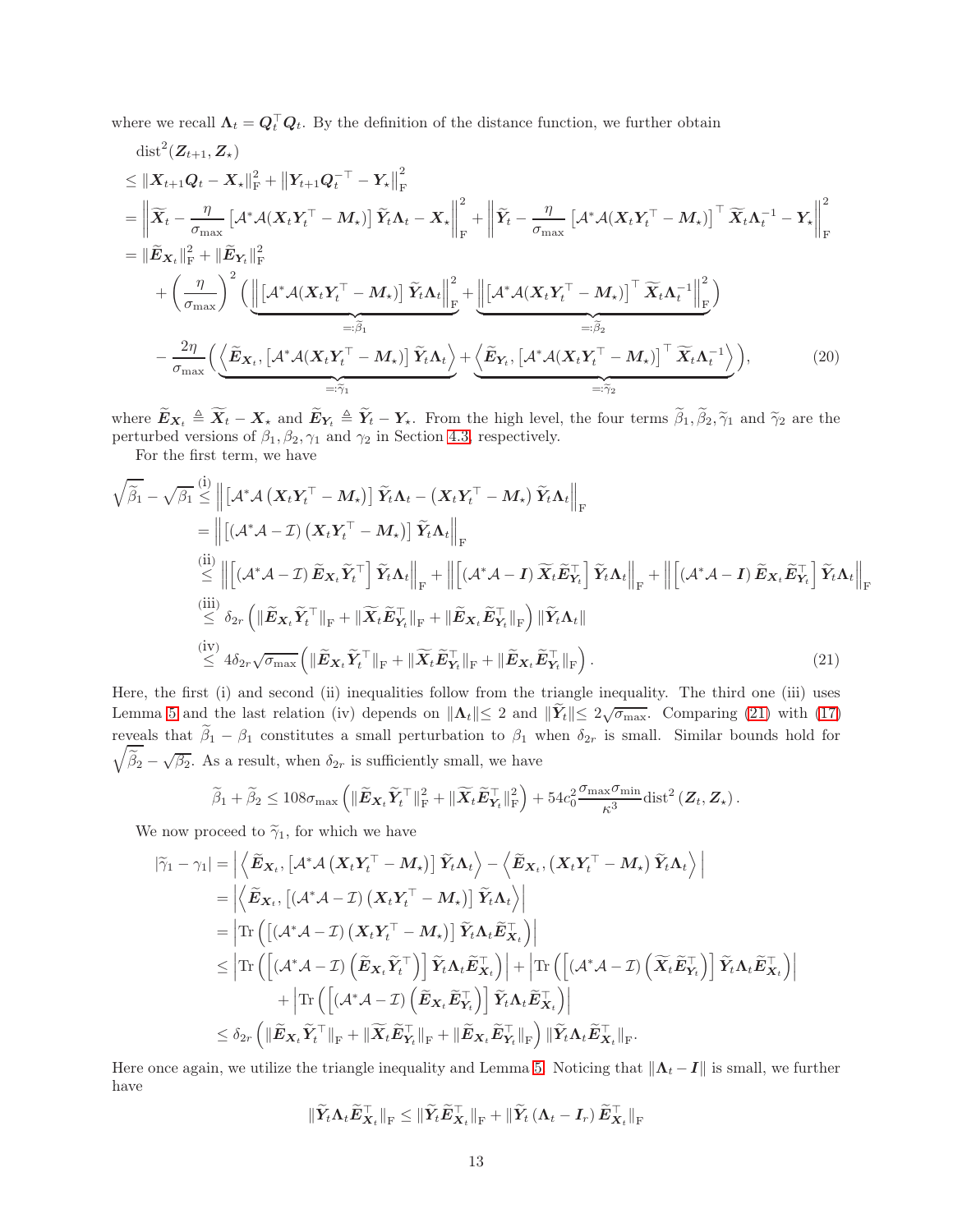$$
\leq \|\widetilde{\boldsymbol{E}}_{\boldsymbol{X}_t}\widetilde{\boldsymbol{Y}}_t^\top\|_{\text{F}} + 2\sigma_{\max}^{1/2}\zeta\|\widetilde{\boldsymbol{E}}_{\boldsymbol{X}_t}\|_{\text{F}},
$$

where we use  $||\mathbf{\Lambda}_t - \mathbf{I}_r|| \leq \zeta$  and  $||\widetilde{\mathbf{Y}}_t|| \leq 2\sqrt{\sigma_{\max}}$ . Combine the previous two bounds and apply the basic inequality  $2ab \le a^2 + b^2$  to see

$$
\begin{aligned}\n|\widetilde{\gamma}_{1}-\gamma_{1}| &\leq \delta_{2r} \|\widetilde{\mathbf{E}}_{\mathbf{X}_{t}} \widetilde{Y}_{t}^{\top}\|_{\mathrm{F}}^{2}+2\sigma_{\max}^{1/2} \zeta \delta_{2r} \|\widetilde{\mathbf{E}}_{\mathbf{X}_{t}} \widetilde{Y}_{t}^{\top}\|_{\mathrm{F}} \|\widetilde{\mathbf{E}}_{\mathbf{X}_{t}}\|_{\mathrm{F}} + \delta_{2r} \|\widetilde{\mathbf{X}}_{t} \widetilde{\mathbf{E}}_{Y_{t}}^{\top}\|_{\mathrm{F}} \|\widetilde{\mathbf{E}}_{\mathbf{X}_{t}} \widetilde{Y}_{t}^{\top}\|_{\mathrm{F}} \\
&\quad +2\sigma_{\max}^{1/2} \zeta \delta_{2r} \|\widetilde{\mathbf{X}}_{t} \widetilde{\mathbf{E}}_{Y_{t}}^{\top}\|_{\mathrm{F}} \|\widetilde{\mathbf{E}}_{\mathbf{X}_{t}}\|_{\mathrm{F}} + \delta_{2r} \|\widetilde{\mathbf{E}}_{\mathbf{X}_{t}} \widetilde{\mathbf{E}}_{Y_{t}}^{\top}\|_{\mathrm{F}} \|\widetilde{\mathbf{E}}_{\mathbf{X}_{t}} \widetilde{Y}_{t}^{\top}\|_{\mathrm{F}} + 2\sigma_{\max}^{1/2} \zeta \delta_{2r} \|\widetilde{\mathbf{E}}_{\mathbf{X}_{t}} \widetilde{\mathbf{E}}_{Y_{t}}^{\top}\|_{\mathrm{F}} \\
&\leq \delta_{2r} \left( \|\widetilde{\mathbf{E}}_{\mathbf{X}_{t}} \widetilde{Y}_{t}^{\top}\|_{\mathrm{F}}^{2} + \|\widetilde{\mathbf{X}}_{t} \widetilde{\mathbf{E}}_{Y_{t}}^{\top}\|_{\mathrm{F}}^{2} + \sigma_{\min} \text{dist} \left(\mathbf{Z}_{t}, \mathbf{Z}_{\star}\right) \right), \\
&\leq \|\widetilde{\mathbf{E}}_{\mathbf{X}_{t}} \widetilde{Y}_{t}^{\top}\|_{\mathrm{F}}^{2} + \|\widetilde{\mathbf{X}}_{t} \widetilde{\mathbf{E}}_{Y_{t}}^{\top}\|_{\mathrm{F}}^{2} + \sigma_{\min} \text{dist} \left(\mathbf{Z}_{t
$$

as long as  $\delta_{2r}$  is sufficiently small. The same bound applies to  $|\tilde{\gamma}_2 - \gamma_2|$ . As a result, as long as  $\delta_{2r}$  is small enough,  $\tilde{\gamma}_1 + \tilde{\gamma}_2$  is lower bounded on the same order as  $\gamma_1 + \gamma_2$ , say

$$
\widetilde{\gamma}_1 + \widetilde{\gamma}_2 \ge \frac{1}{2} \left( \|\widetilde{\boldsymbol{Y}}_t \widetilde{\boldsymbol{E}}_{\boldsymbol{X}_t}^\top\|_{\text{F}}^2 + \|\widetilde{\boldsymbol{X}}_t \widetilde{\boldsymbol{E}}_{\boldsymbol{Y}_t}^\top\|_{\text{F}}^2 \right) - \frac{\sigma_{\min}}{6} \text{dist}^2\left(\boldsymbol{Z}_t, \boldsymbol{Z}_\star\right).
$$

One can then repeat the same arguments for the matrix factorization case to obtain the linear convergence. For the sake of space, we omit it.

### 5 Conclusions

This paper establishes the local linear convergence of gradient descent for asymmetric low-rank matrix sensing without explicit regularization of factor balancedness under the standard RIP assumption, as long as a balanced initialization is provided in the basin of attraction. Coupled with the standard spectral initialization, this leads to the global convergence guarantee of the balancing-free gradient descent algorithm for asymmetric low-rank matrix sensing. Different from previous work, we analyzed a new error metric that takes into account the ambiguity due to invertible transforms, and showed that it contracts linearly even without local restricted strong convexity. We believe that our technique can be used for other low-rank matrix estimation problems. To conclude, we outline a few future research directions.

- Low-rank matrix completion. We believe it is possible to extend our analysis to study rectangular matrix completion without regularization, by combining the leave-one-out technique in [\[26,](#page-17-4) [34\]](#page-17-12) to carefully bound the incoherence of the iterates for both factors even without explicit balancing.
- Improving dependence on  $\kappa$  and  $r$ . The current paper does not try to optimize the dependence with respect to  $\kappa$  and r in terms of sample complexity and the size of the basin of attraction, which are slightly worse than their regularized counterparts. A finer analysis will likely lead to better dependencies, which we leave to the future work.

### A Proof of Lemma [1](#page-6-0)

For notational convenience, we define the following function

<span id="page-13-0"></span>
$$
g\left(\boldsymbol{Q}\right) \triangleq \left\|\boldsymbol{X}\boldsymbol{Q}-\boldsymbol{X}_{\star}\right\|_{\mathrm{F}}^{2} + \left\|\boldsymbol{Y}\boldsymbol{Q}^{-\top}-\boldsymbol{Y}_{\star}\right\|_{\mathrm{F}}^{2}.
$$
\n(22)

Clearly, the optimal alignment matrix, if exists, must be argmin  $g(P)$ . With this notation in place, we consider the following constrained minimization problem:

$$
\begin{aligned}\n &\quad &\text{min}_{\boldsymbol{Q} \in \mathbb{R}^{r \times r}: \boldsymbol{Q} \text{ is invertible}} & g\left(\boldsymbol{Q}\right) \\
 &\text{subject to} & \quad \left\|\boldsymbol{Q} - \boldsymbol{P}\right\|_{\text{F}} \leq \frac{5\delta}{\sigma_{\min}\left(\boldsymbol{X}_{\star}\right)}.\n \end{aligned}
$$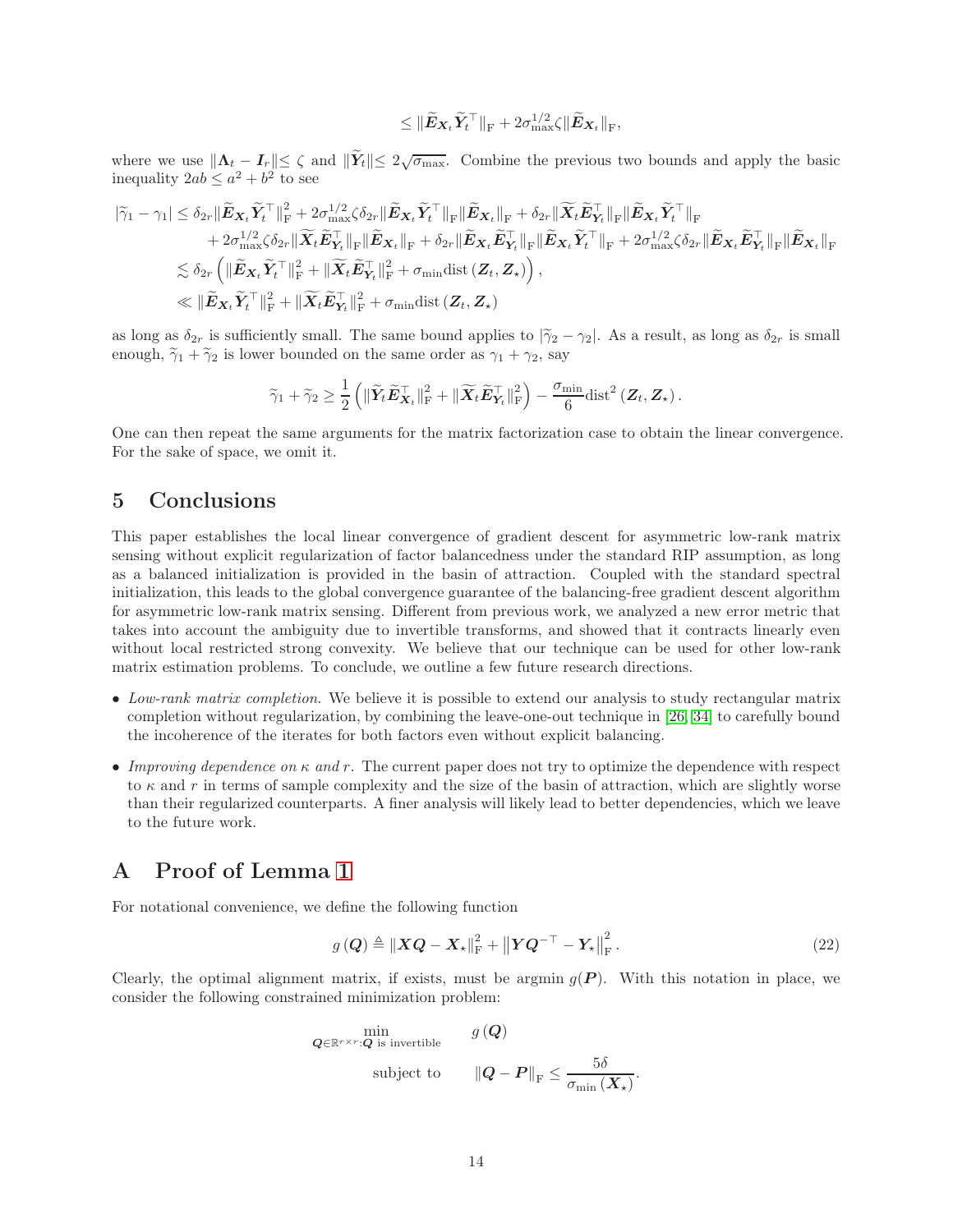In view of Weyl's inequality, we obtain that for any feasible  $Q$ ,

$$
\sigma_{\min}\left(\boldsymbol{Q}\right) \geq \sigma_{\min}\left(\boldsymbol{P}\right) - \frac{5\delta}{\sigma_{\min}\left(\boldsymbol{X}_{\star}\right)} \geq \frac{1}{2} - \frac{1}{4} = \frac{1}{4}
$$

as long as  $\delta \leq \sigma_{\min}(\mathbf{X}_*)/80$ . As a result, one sees that  $g(\mathbf{Q})$  is a continuous function over  $\{Q : ||\mathbf{Q} - P|| \leq \delta\}$  $5\delta/\sigma_{\text{min}}(\mathbf{X}_\star)$ , which is a compact set over invertible matrices. Applying the Weierstrass extreme value theorem yields the claim that the minimizer of the constrained problem exists. Denote this minimizer by  $Q_1$ . In what follows, we intend to show that  $Q_1$  is also the minimizer of the unconstrained problem. Letting Q be an arbitrary matrix with  $g(Q) \leq 2\delta^2$  (the existence is assured since  $g(Q_1) \leq g(P) \leq 2\delta^2$ ), we have

$$
\sqrt{2}\delta \geq \|X\boldsymbol{Q} - \boldsymbol{X}_{\star}\|_{\text{F}} \geq \|X\boldsymbol{Q} - \boldsymbol{X}\boldsymbol{P}\|_{\text{F}} - \|\boldsymbol{X}\boldsymbol{P} - \boldsymbol{X}_{\star}\|_{\text{F}},
$$

which in conjunction with  $(12)$  implies

<span id="page-14-0"></span>
$$
(1+\sqrt{2})\delta \geq ||\boldsymbol{X}(Q-\boldsymbol{P})||_{\mathrm{F}} \geq \sigma_{\min}(\boldsymbol{X}) ||Q_1-\boldsymbol{P}||_{\mathrm{F}}.
$$
\n(23)

We now turn to investigating  $\sigma_{\min}(\boldsymbol{X})$ . Weyl's inequality tells us that

$$
\left|\sigma_{\min}\left(\boldsymbol{X}\boldsymbol{P}\right)-\sigma_{\min}\left(\boldsymbol{X}_{\star}\right)\right| \leq\left\|\boldsymbol{X}\boldsymbol{P}-\boldsymbol{X}_{\star}\right\|_{\mathrm{F}} \leq \delta \leq\frac{1}{4}\sigma_{\min}\left(\boldsymbol{X}_{\star}\right),
$$

which further implies

$$
\frac{3}{4}\sigma_{\min}\left(\boldsymbol X_{\star}\right) \leq \sigma_{\min}\left(\boldsymbol X\boldsymbol P\right) \leq \sigma_{\min}\left(\boldsymbol X\right)\sigma_{\max}\left(\boldsymbol P\right) \leq \frac{3}{2}\sigma_{\min}\left(\boldsymbol X\right).
$$

Therefore we arrive at  $\sigma_{\min}(\mathbf{X}) \geq \sigma_{\min}(\mathbf{X}_{\star})/2$ . Putting this back to [\(23\)](#page-14-0) yields which finally gives

$$
\|\mathbf{Q} - \mathbf{P}\|_{\mathrm{F}} \leq 2(1+\sqrt{2})\frac{\delta}{\sigma_{\min}(\mathbf{X}_{\star})} < \frac{5\delta}{\sigma_{\min}(\mathbf{X}_{\star})}.
$$

In all, the above arguments reveal that any matrix  $Q$  such that  $g(Q) \leq 2\delta^2$  must obey the above bound. Therefore the minimizer of the constrained problem and that of the unconstrained one coincide with each other. This finished the proof.

### B Proof of Lemma [2](#page-6-2)

Recall the function  $g(P)$  defined in [\(22\)](#page-13-0) as

$$
g(\boldsymbol{P}) = \|\boldsymbol{X}\boldsymbol{P} - \boldsymbol{X}_{\star}\|_{\mathrm{F}}^2 + \|\boldsymbol{Y}\boldsymbol{P}^{-\top} - \boldsymbol{Y}_{\star}\|_{\mathrm{F}}^2
$$
  
= Tr( $(\boldsymbol{X}\boldsymbol{P}\boldsymbol{P}^{\top}\boldsymbol{X}^{\top}) - 2\mathrm{Tr}(\boldsymbol{P}^{\top}\boldsymbol{X}^{\top}\boldsymbol{X}_{\star}) + \mathrm{Tr}(\boldsymbol{X}_{\star}^{\top}\boldsymbol{X}_{\star}) + \mathrm{Tr}(\boldsymbol{P}^{-1}\boldsymbol{Y}^{\top}\boldsymbol{Y}\boldsymbol{P}^{-\top})$   
- 2Tr( $(\boldsymbol{P}^{-1}\boldsymbol{Y}^{\top}\boldsymbol{Y}_{\star}) + \mathrm{Tr}(\boldsymbol{Y}_{\star}^{\top}\boldsymbol{Y}_{\star}).$ 

The gradient is given by

$$
\nabla g\left(\boldsymbol{P}\right) = 2\boldsymbol{X}^\top\boldsymbol{X}\boldsymbol{P} - 2\boldsymbol{X}^\top\boldsymbol{X}_\star - 2\left(\boldsymbol{P}\boldsymbol{P}^\top\right)^{-1}\boldsymbol{Y}^\top\boldsymbol{Y}\left(\boldsymbol{P}\boldsymbol{P}^\top\right)^{-1}\boldsymbol{P} + 2\boldsymbol{P}^{-\top}\boldsymbol{Y}_\star^\top\boldsymbol{Y}\boldsymbol{P}^{-\top}.
$$

Since Q minimizes  $g(P)$ , it must satisfy the first-order optimality condition, i.e.

$$
\nabla g\left(\boldsymbol{Q}\right)=\boldsymbol{0}.
$$

Identify  $\widetilde{X} = XQ$  and  $\widetilde{Y} = YQ^{-\top}$  to yield the condition

$$
\widetilde{X}^{\top}\widetilde{X} - \widetilde{X}^{\top}X_{\star} = \widetilde{Y}^{\top}\widetilde{Y} - Y_{\star}^{\top}\widetilde{Y}.
$$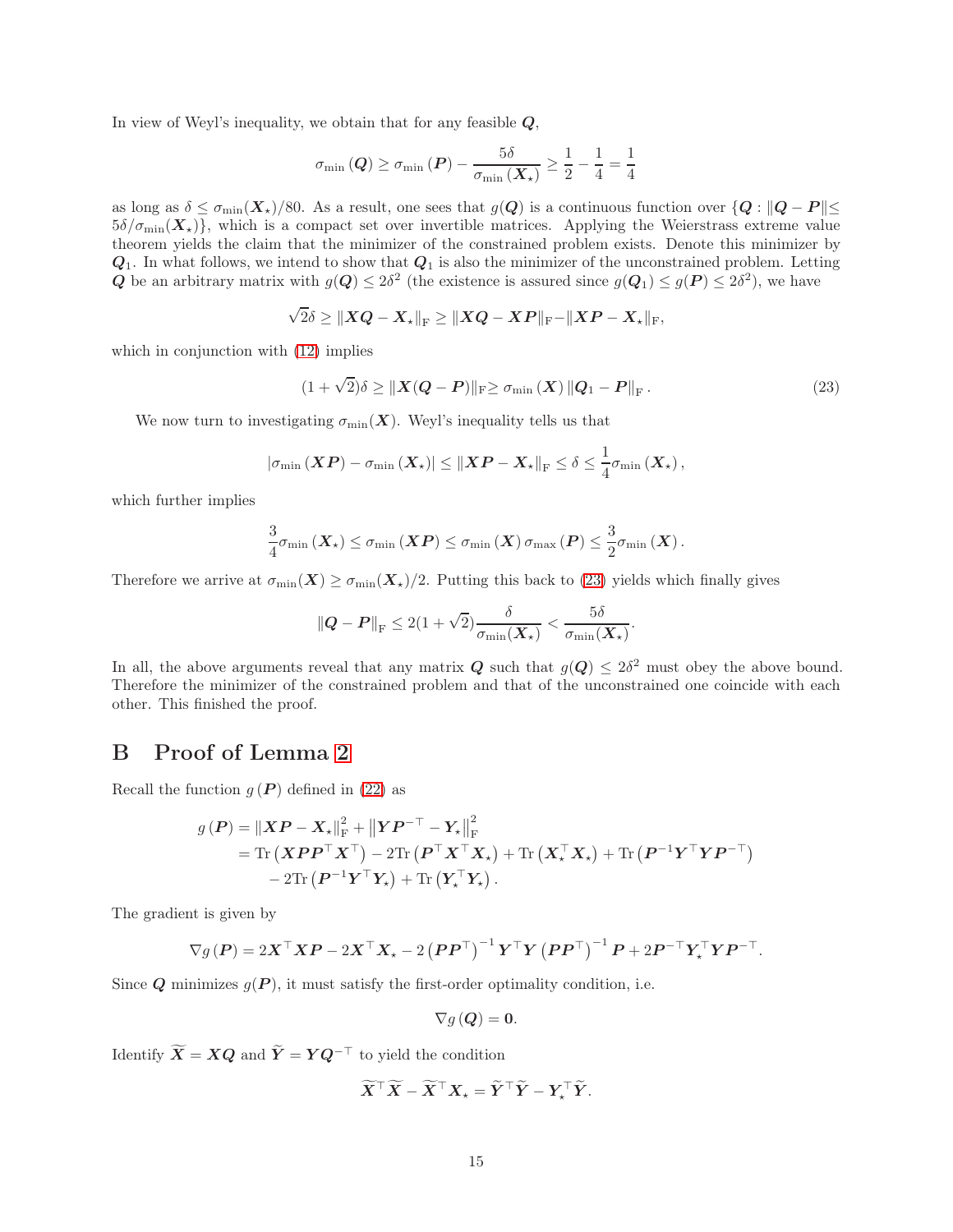### C Proof of Lemma [3](#page-7-4)

We prove the first part and the second part follows by symmetry. Denote  $E_x = X - X_{\star}$  and  $E_y = Y - Y_{\star}$ . We have

$$
\boldsymbol{X}\boldsymbol{Y}^{\top}-\boldsymbol{M}_{\star}=\boldsymbol{E}_{x}\boldsymbol{Y}^{\top}+\boldsymbol{X}_{\star}\boldsymbol{E}_{y}^{\top}.
$$

Since  $Z$  is aligned with  $Z_{\star}$ , Lemma [2](#page-6-2) tells us that

$$
\boldsymbol X^\top \boldsymbol E_x = \boldsymbol E_y^\top \boldsymbol Y.
$$

As a result, one has

$$
\langle \boldsymbol{X} - \boldsymbol{X}_{\star}, (\boldsymbol{X}\boldsymbol{Y}^{\top} - \boldsymbol{M}_{\star}) \boldsymbol{Y} \rangle = \text{Tr} \left( \boldsymbol{E}_{x}^{\top} \left( \boldsymbol{E}_{x} \boldsymbol{Y}^{\top} + \boldsymbol{X}_{\star} \boldsymbol{E}_{y}^{\top} \right) \boldsymbol{Y} \right) \n= \text{Tr} \left( \boldsymbol{E}_{x}^{\top} \boldsymbol{E}_{x} \boldsymbol{Y}^{\top} \boldsymbol{Y} \right) + \text{Tr} \left( \boldsymbol{E}_{x}^{\top} \boldsymbol{X}_{\star} \boldsymbol{E}_{y}^{\top} \boldsymbol{Y} \right) \n= \left\| \boldsymbol{Y} \boldsymbol{E}_{x}^{\top} \right\|_{\text{F}}^{2} + \text{Tr} \left( \boldsymbol{E}_{y}^{\top} \boldsymbol{Y} \boldsymbol{E}_{x}^{\top} \boldsymbol{X} \right) - \text{Tr} \left( \boldsymbol{E}_{y}^{\top} \boldsymbol{Y} \boldsymbol{E}_{x}^{\top} \boldsymbol{E}_{x} \right) \n= \left\| \boldsymbol{Y} \boldsymbol{E}_{x}^{\top} \right\|_{\text{F}}^{2} + \left\| \boldsymbol{X}^{\top} \boldsymbol{E}_{x} \right\|_{\text{F}}^{2} - \text{Tr} \left( \boldsymbol{X}^{\top} \boldsymbol{E}_{x} \boldsymbol{E}_{x}^{\top} \boldsymbol{E}_{x} \right). \tag{24}
$$

Complete the squares to see that

$$
\|\boldsymbol{X}^\top \boldsymbol{E}_x\|_{\mathrm{F}}^2 - \mathrm{Tr}\left(\boldsymbol{X}^\top \boldsymbol{E}_x \boldsymbol{E}_x^\top \boldsymbol{E}_x\right) = \|\boldsymbol{E}_x^\top \boldsymbol{X} - \frac{1}{2} \boldsymbol{E}_x^\top \boldsymbol{E}_x\|_{\mathrm{F}}^2 - \frac{1}{4} \|\boldsymbol{E}_x\|_{\mathrm{F}}^4.
$$

Combine the previous two bounds to yield the desired result.

### D Proof of Lemma [4](#page-7-2)

Again, we demonstrate the claim on  $X$  and the claim on  $Y$  follows by symmetry. Given the decomposition

$$
\boldsymbol{X}\boldsymbol{Y}^{\top}-\boldsymbol{M}_{\star}=(\boldsymbol{X}-\boldsymbol{X}_{\star})\boldsymbol{Y}^{\top}+\boldsymbol{X}(\boldsymbol{Y}-\boldsymbol{Y}_{\star})^{\top}+(\boldsymbol{X}_{\star}-\boldsymbol{X})(\boldsymbol{Y}-\boldsymbol{Y}_{\star})^{\top},
$$

we obtain

$$
\begin{aligned} \left\| \left( \boldsymbol{X} \boldsymbol{Y}^\top - \boldsymbol{M}_\star \right) \boldsymbol{Y} \right\|_{\text{F}} &\leq \sigma_1(\boldsymbol{Y}) \left\| \boldsymbol{X} \boldsymbol{Y}^\top - \boldsymbol{M}_\star \right\|_{\text{F}} \\ & \leq \frac{3}{2} \sigma_1(\boldsymbol{Y}_\star) \Big( \left\| (\boldsymbol{X} - \boldsymbol{X}_\star) \boldsymbol{Y}^\top \right\|_{\text{F}} + \left\| \boldsymbol{X} (\boldsymbol{Y} - \boldsymbol{Y}_\star)^\top \right\|_{\text{F}} + \left\| (\boldsymbol{X}_\star - \boldsymbol{X}) (\boldsymbol{Y} - \boldsymbol{Y}_\star)^\top \right\|_{\text{F}} \Big), \end{aligned}
$$

where the last line combines the triangle inequality and Weyl's inequality

$$
\sigma_1(Y) \leq \sigma_1(Y_\star) + \|Y - Y_\star\| \leq \frac{3}{2}\sigma_1(Y_\star).
$$

The proof is then finished.

## Acknowledgments

This work is supported in part by ONR under the grants N00014-18-1-2142 and N00014-19-1-2404, by ARO under the grant W911NF-18-1-0303, and by NSF under the grants CAREER ECCS-1818571, CCF-1806154 and CCF-1901199. A preliminary version of this paper was presented at the 2019 Asilomar Conference on Signals, Systems, and Computers [\[46\]](#page-18-6).

### <span id="page-15-0"></span>References

[1] E. Candès and T. Tao, "The power of convex relaxation: Near-optimal matrix completion," IEEE Transactions on Information Theory, vol. 56, no. 5, pp. 2053 –2080, May 2010.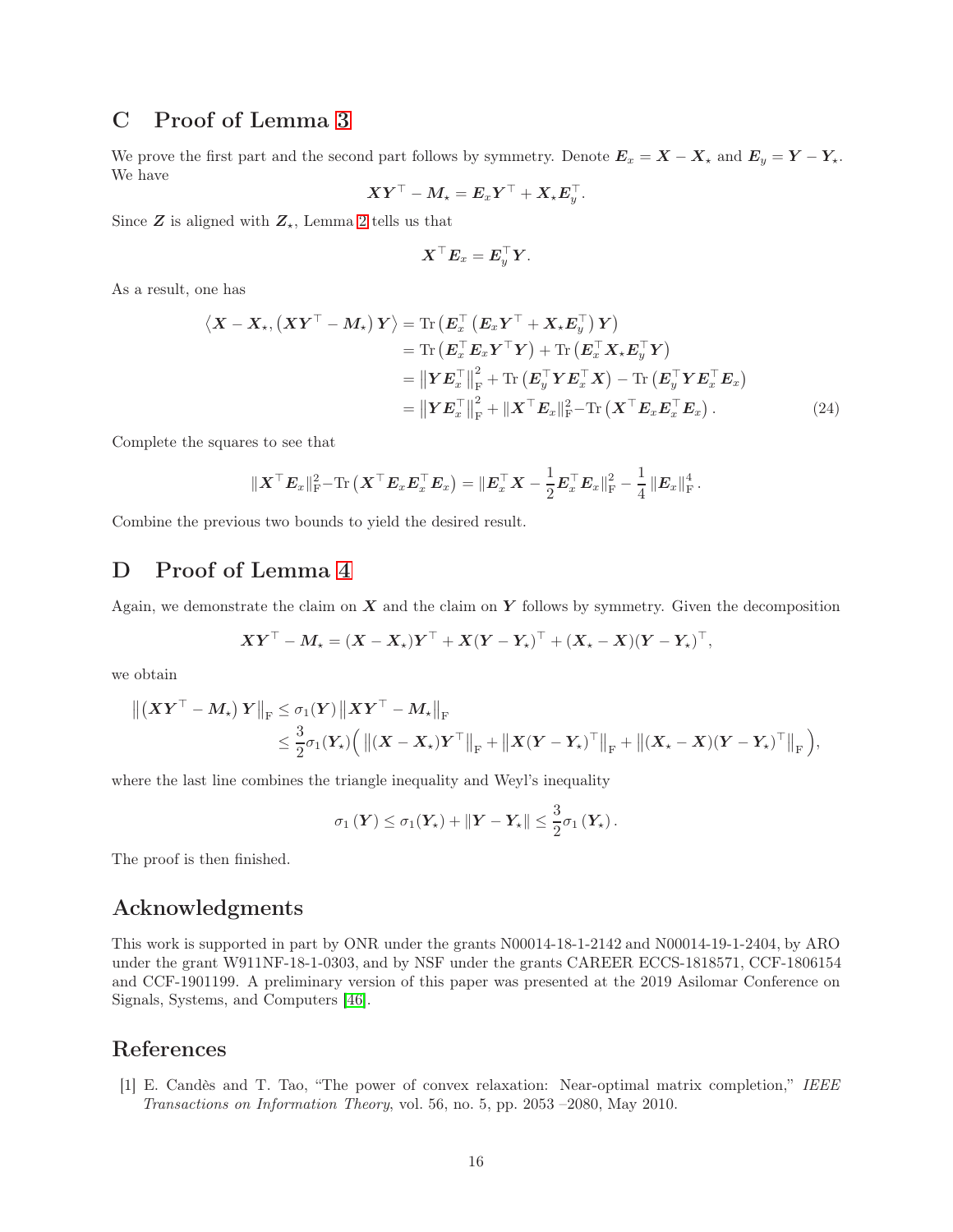- <span id="page-16-0"></span>[2] Y. Chen and Y. Chi, "Harnessing structures in big data via guaranteed low-rank matrix estimation: Recent theory and fast algorithms via convex and nonconvex optimization," IEEE Signal Processing Magazine, vol. 35, no. 4, pp. 14 – 31, 2018.
- <span id="page-16-2"></span><span id="page-16-1"></span>[3] M. A. Davenport and J. Romberg, "An overview of low-rank matrix recovery from incomplete observations," IEEE Journal of Selected Topics in Signal Processing, vol. 10, no. 4, pp. 608–622, 2016.
- <span id="page-16-3"></span>[4] S. Burer and R. Monteiro, "A nonlinear programming algorithm for solving semidefinite programs via low-rank factorization," Mathematical Programming, vol. 95, no. 2, pp. 329–357, 2003.
- <span id="page-16-4"></span>[5] S. Bhojanapalli, A. Kyrillidis, and S. Sanghavi, "Dropping convexity for faster semi-definite optimization," in Conference on Learning Theory, 2016, pp. 530–582.
- [6] N. Boumal, V. Voroninski, and A. Bandeira, "The non-convex Burer-Monteiro approach works on smooth semidefinite programs," in Advances in Neural Information Processing Systems, 2016, pp. 2757–2765.
- <span id="page-16-5"></span>[7] S. Tu, R. Boczar, M. Simchowitz, M. Soltanolkotabi, and B. Recht, "Low-rank solutions of linear matrix equations via procrustes flow," in International Conference Machine Learning, 2016, pp. 964–973.
- <span id="page-16-6"></span>[8] Q. Zheng and J. Lafferty, "Convergence analysis for rectangular matrix completion using Burer-Monteiro factorization and gradient descent," arXiv preprint arXiv:1605.07051, 2016.
- <span id="page-16-7"></span>[9] D. Park, A. Kyrillidis, C. Caramanis, and S. Sanghavi, "Finding low-rank solutions via nonconvex matrix factorization, efficiently and provably," SIAM Journal on Imaging Sciences, vol. 11, no. 4, pp. 2165–2204, 2018.
- <span id="page-16-9"></span><span id="page-16-8"></span>[10] Y. Chi, "Low-rank matrix completion," IEEE Signal Processing Magazine, vol. 35, no. 5, pp. 178–181, 2018.
- <span id="page-16-10"></span>[11] X. Yi, D. Park, Y. Chen, and C. Caramanis, "Fast algorithms for robust PCA via gradient descent," in Advances in neural information processing systems, 2016, pp. 4152–4160.
- [12] Y. Chen, Y. Chi, J. Fan, and C. Ma, "Spectral methods for data science: A statistical perspective," Foundations and Trends in Machine Learning, 2020, preprint.
- <span id="page-16-11"></span>[13] B. Recht, M. Fazel, and P. A. Parrilo, "Guaranteed minimum-rank solutions of linear matrix equations via nuclear norm minimization," SIAM review, vol. 52, no. 3, pp. 471–501, 2010.
- <span id="page-16-12"></span>[14] S. Oymak, B. Recht, and M. Soltanolkotabi, "Sharp time–data tradeoffs for linear inverse problems," IEEE Transactions on Information Theory, vol. 64, no. 6, pp. 4129–4158, 2018.
- <span id="page-16-14"></span><span id="page-16-13"></span>[15] E. J. Candès and B. Recht, "Exact matrix completion via convex optimization," Foundations of Computational Mathematics, vol. 9, no. 6, pp. 717–772, 2009.
- [16] E. J. Candès and Y. Plan, "Matrix completion with noise," Proceedings of the IEEE, vol. 98, no. 6, pp. 925 –936, June 2010.
- <span id="page-16-15"></span>[17] S. Negahban and M. Wainwright, "Restricted strong convexity and weighted matrix completion: Optimal bounds with noise," The Journal of Machine Learning Research, vol. 98888, pp. 1665–1697, May 2012.
- <span id="page-16-16"></span>[18] D. Gross, "Recovering low-rank matrices from few coefficients in any basis," IEEE Transactions on Information Theory, vol. 57, no. 3, pp. 1548–1566, March 2011.
- <span id="page-16-17"></span>[19] B. Recht, "A simpler approach to matrix completion," Journal of Machine Learning Research, vol. 12, pp. 3413–3430, Feburary 2011.
- <span id="page-16-18"></span>[20] Y. Chen and Y. Chi, "Robust spectral compressed sensing via structured matrix completion," IEEE Transactions on Information Theory, vol. 60, no. 10, pp. 6576–6601, 2014.
- <span id="page-16-19"></span>[21] S. Negahban and M. J. Wainwright, "Estimation of (near) low-rank matrices with noise and highdimensional scaling," The Annals of Statistics, vol. 39, no. 2, pp. 1069–1097, 2011.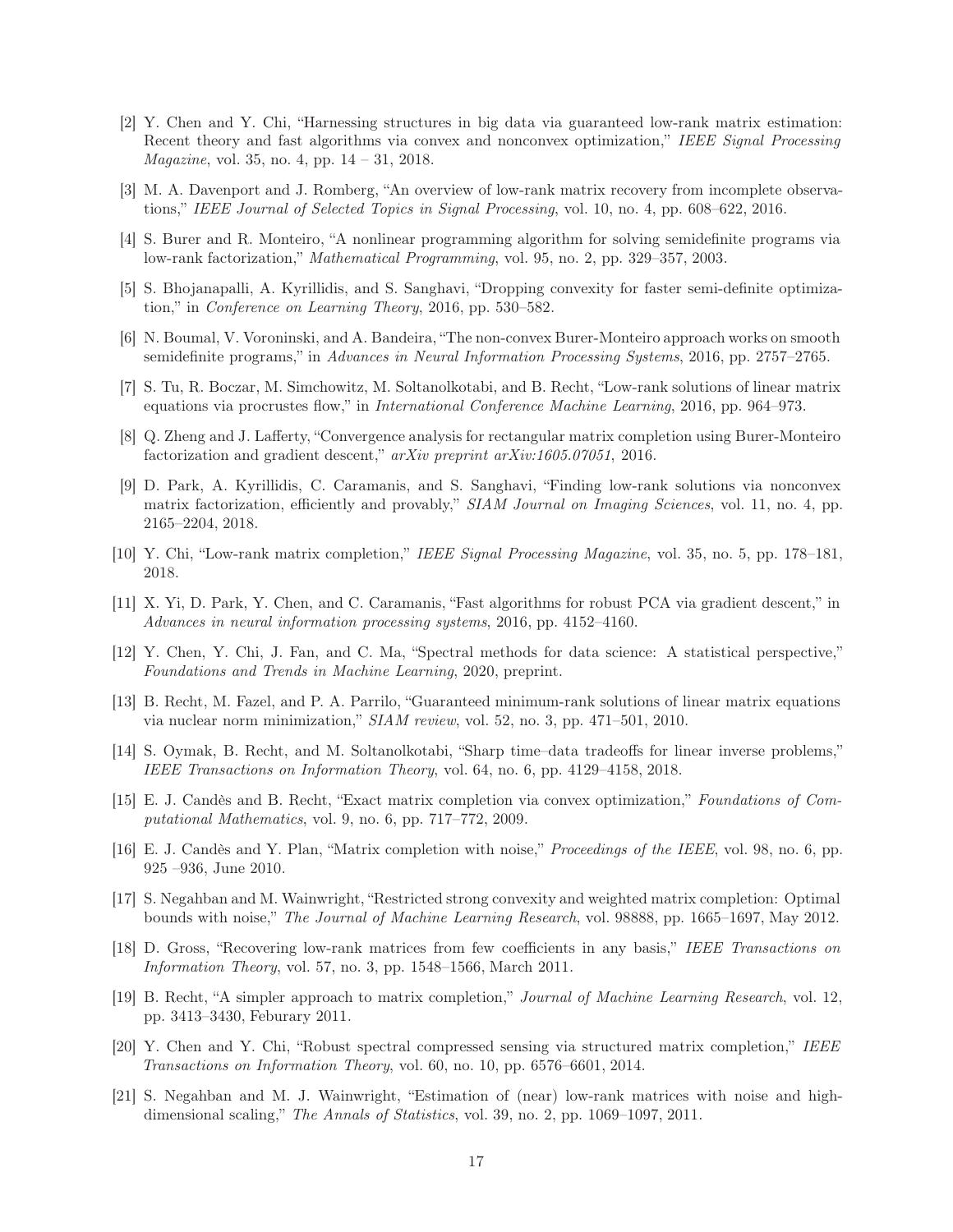- <span id="page-17-0"></span>[22] Q. Zheng and J. Lafferty, "A convergent gradient descent algorithm for rank minimization and semidefinite programming from random linear measurements," in Advances in Neural Information Processing Systems, 2015, pp. 109–117.
- <span id="page-17-2"></span><span id="page-17-1"></span>[23] R. Keshavan, A. Montanari, and S. Oh, "Matrix completion from a few entries," IEEE Transactions on Information Theory, vol. 56, no. 6, pp. 2980–2998, 2010.
- [24] R. Sun and Z.-Q. Luo, "Guaranteed matrix completion via nonconvex factorization," in Symposium on Foundations of Computer Science (FOCS). IEEE, 2015, pp. 270–289.
- <span id="page-17-3"></span>[25] P. Jain, P. Netrapalli, and S. Sanghavi, "Low-rank matrix completion using alternating minimization," in Proceedings of the forty-fifth annual ACM symposium on Theory of computing. ACM, 2013, pp. 665–674.
- <span id="page-17-4"></span>[26] C. Ma, K. Wang, Y. Chi, and Y. Chen, "Implicit regularization in nonconvex statistical estimation: Gradient descent converges linearly for phase retrieval, matrix completion, and blind deconvolution," Foundations of Computational Mathematics, pp. 1–182, 2019.
- <span id="page-17-6"></span><span id="page-17-5"></span>[27] Y. Chen and M. J. Wainwright, "Fast low-rank estimation by projected gradient descent: General statistical and algorithmic guarantees," arXiv preprint arXiv:1509.03025, 2015.
- <span id="page-17-7"></span>[28] Y. Li, C. Ma, Y. Chen, and Y. Chi, "Nonconvex matrix factorization from rank-one measurements," in The 22nd International Conference on Artificial Intelligence and Statistics, 2019, pp. 1496–1505.
- [29] X. Li, S. Ling, T. Strohmer, and K. Wei, "Rapid, robust, and reliable blind deconvolution via nonconvex optimization," Applied and computational harmonic analysis, vol. 47, no. 3, pp. 893–934, 2019.
- <span id="page-17-8"></span>[30] Y. Chen, Y. Chi, J. Fan, and C. Ma, "Gradient descent with random initialization: Fast global convergence for nonconvex phase retrieval," Mathematical Programming, pp. 1–33, 2018.
- <span id="page-17-9"></span>[31] Y. Chi, Y. M. Lu, and Y. Chen, "Nonconvex optimization meets low-rank matrix factorization: An overview," IEEE Transactions on Signal Processing, vol. 67, no. 20, pp. 5239–5269, 2019.
- <span id="page-17-10"></span>[32] Y. Li, Y. Chi, H. Zhang, and Y. Liang, "Non-convex low-rank matrix recovery with arbitrary outliers via median-truncated gradient descent," Information and Inference: A Journal of the IMA, vol. 9, no. 2, pp. 289–325, 2020.
- <span id="page-17-11"></span>[33] X. Zhang, S. Du, and Q. Gu, "Fast and sample efficient inductive matrix completion via multi-phase procrustes flow," in International Conference on Machine Learning, 2018, pp. 5751–5760.
- <span id="page-17-12"></span>[34] J. Chen, D. Liu, and X. Li, "Nonconvex rectangular matrix completion via gradient descent without  $\ell_{2,\infty}$  regularization," IEEE Transactions on Information Theory, vol. 66, no. 9, pp. 5806–5841, 2020.
- <span id="page-17-13"></span>[35] S. S. Du, W. Hu, and J. D. Lee, "Algorithmic regularization in learning deep homogeneous models: Layers are automatically balanced," in Advances in Neural Information Processing Systems, 2018, pp. 384–395.
- <span id="page-17-14"></span>[36] V. Charisopoulos, Y. Chen, D. Davis, M. Díaz, L. Ding, and D. Drusvyatskiy, "Low-rank matrix recovery with composite optimization: good conditioning and rapid convergence," arXiv preprint arXiv:1904.10020, 2019.
- <span id="page-17-15"></span>[37] R. Ge, J. D. Lee, and T. Ma, "Matrix completion has no spurious local minimum," in Advances in Neural Information Processing Systems, 2016, pp. 2973–2981.
- <span id="page-17-16"></span>[38] R. Ge, C. Jin, and Y. Zheng, "No spurious local minima in nonconvex low rank problems: A unified geometric analysis," in International Conference on Machine Learning, 2017, pp. 1233–1242.
- <span id="page-17-17"></span>[39] Z. Zhu, Q. Li, G. Tang, and M. B. Wakin, "Global optimality in low-rank matrix optimization," IEEE Transactions on Signal Processing, vol. 66, no. 13, pp. 3614–3628, 2018.